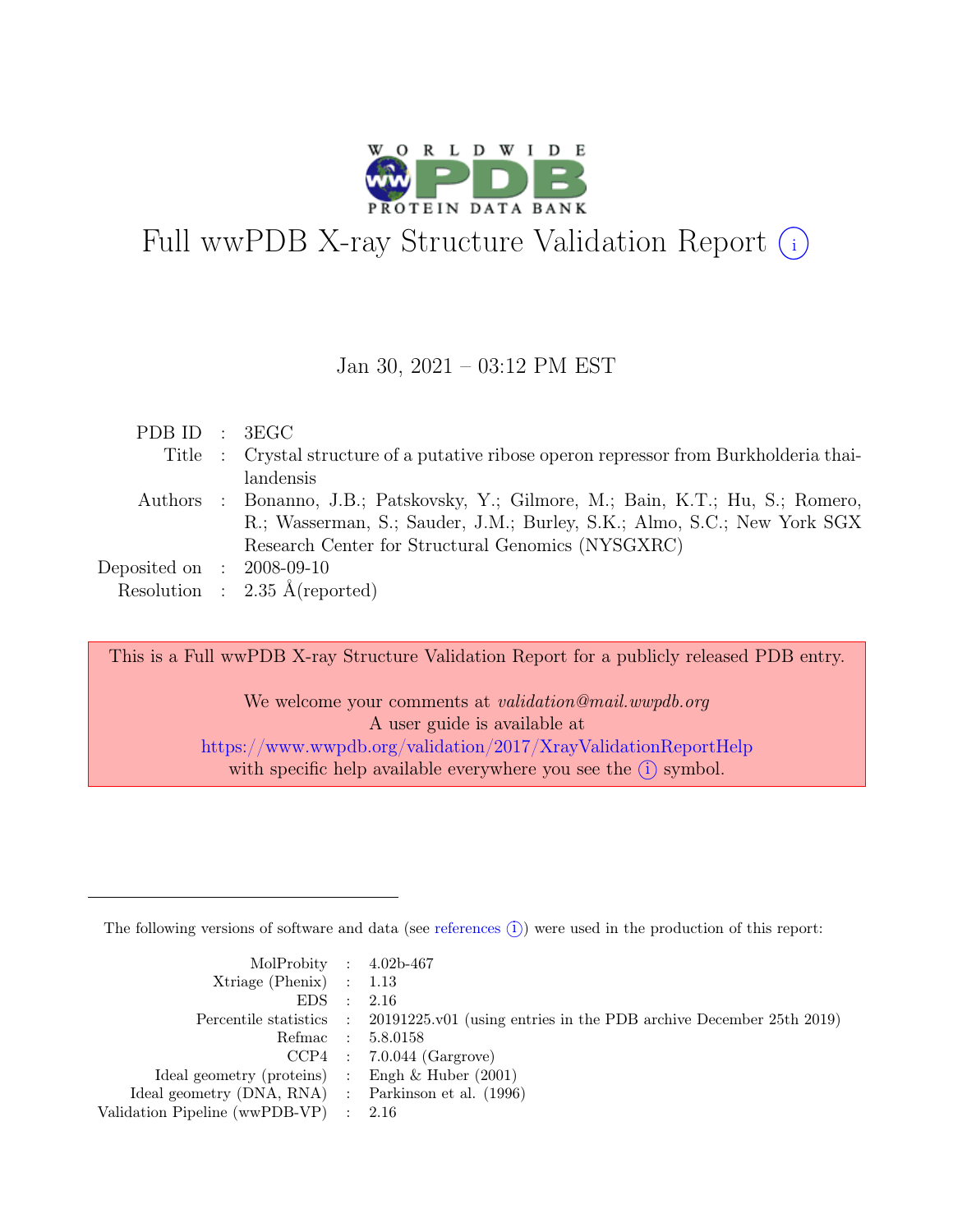# 1 Overall quality at a glance  $(i)$

The following experimental techniques were used to determine the structure: X-RAY DIFFRACTION

The reported resolution of this entry is 2.35 Å.

Percentile scores (ranging between 0-100) for global validation metrics of the entry are shown in the following graphic. The table shows the number of entries on which the scores are based.



| Metric                | Whole archive | Similar resolution                                  |  |  |
|-----------------------|---------------|-----------------------------------------------------|--|--|
|                       | $(\#Entries)$ | $(\# \text{Entries}, \text{resolution range}(\AA))$ |  |  |
| $R_{free}$            | 130704        | $1164(2.36-2.36)$                                   |  |  |
| Clashscore            | 141614        | $1232(2.36-2.36)$                                   |  |  |
| Ramachandran outliers | 138981        | $1211 (2.36 - 2.36)$                                |  |  |
| Sidechain outliers    | 138945        | $1212(2.36-2.36)$                                   |  |  |

The table below summarises the geometric issues observed across the polymeric chains and their fit to the electron density. The red, orange, yellow and green segments of the lower bar indicate the fraction of residues that contain outliers for  $>=$  3, 2, 1 and 0 types of geometric quality criteria respectively. A grey segment represents the fraction of residues that are not modelled. The numeric value for each fraction is indicated below the corresponding segment, with a dot representing fractions  $\epsilon = 5\%$ 

| Mol          | Chain   | Length | Quality of chain |     |                      |     |  |
|--------------|---------|--------|------------------|-----|----------------------|-----|--|
| 1            | Α       | 291    | 66%              | 20% | ٠                    | 10% |  |
|              |         |        |                  |     |                      |     |  |
| п            | B       | 291    | 66%              | 20% | ٠                    | 10% |  |
| 1            | $\rm C$ | 291    | 66%              | 19% | $\ddot{\phantom{0}}$ | 10% |  |
|              |         |        |                  |     |                      |     |  |
| $\mathbf{1}$ | D       | 291    | 69%              | 18% | $\bullet$            | 10% |  |
| 1            |         |        |                  |     |                      |     |  |
|              | Е       | 291    | 65%              | 21% | $\bullet$            | 10% |  |
|              |         |        |                  |     |                      |     |  |
|              | F       | 291    | 67%              | 20% | ٠                    | 10% |  |

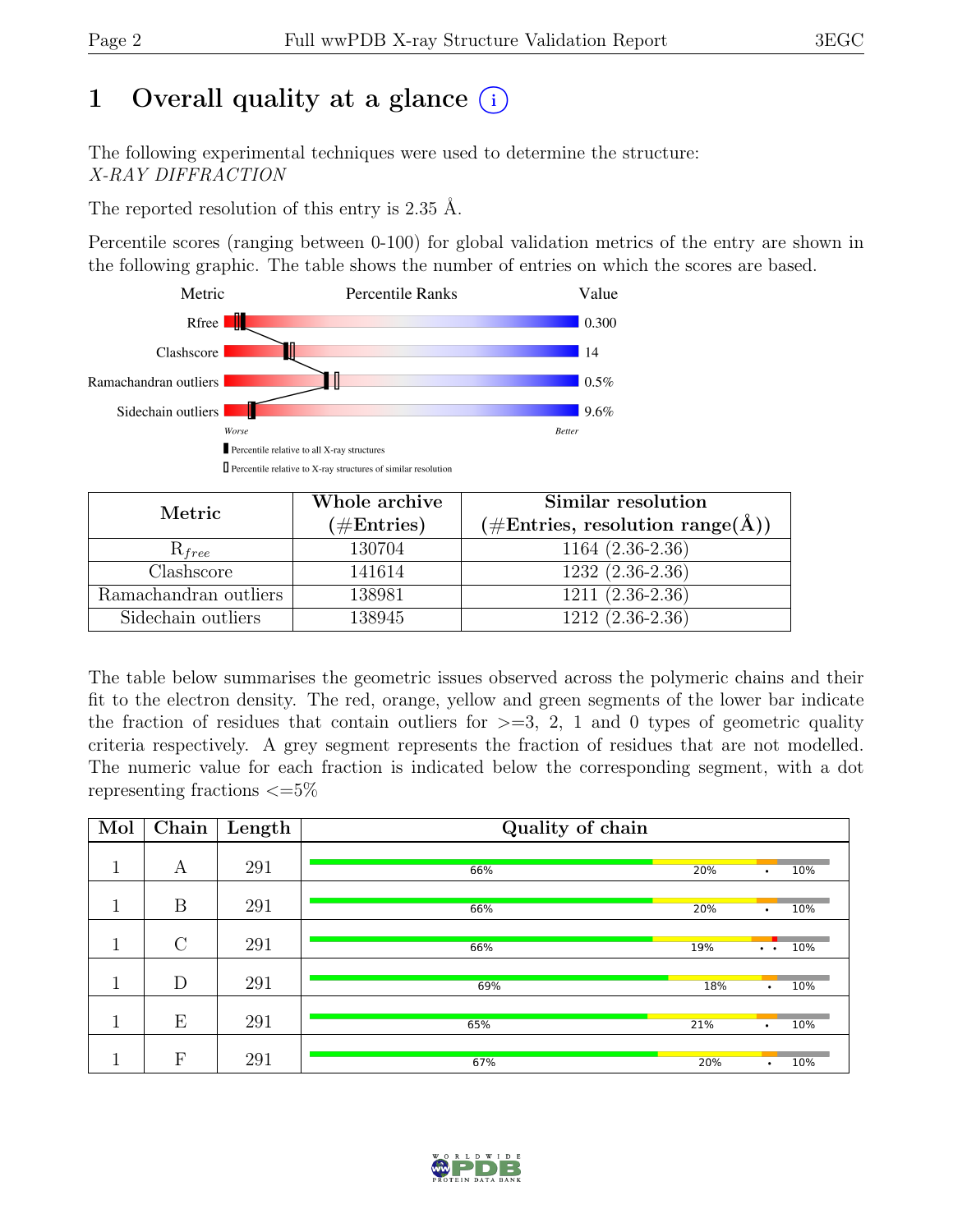# 2 Entry composition  $(i)$

There are 2 unique types of molecules in this entry. The entry contains 12302 atoms, of which 0 are hydrogens and 0 are deuteriums.

In the tables below, the ZeroOcc column contains the number of atoms modelled with zero occupancy, the AltConf column contains the number of residues with at least one atom in alternate conformation and the Trace column contains the number of residues modelled with at most 2 atoms.

| Mol | Chain   | <b>Residues</b> |       |                             | Atoms |                  |   |                | ZeroOcc   AltConf | Trace |
|-----|---------|-----------------|-------|-----------------------------|-------|------------------|---|----------------|-------------------|-------|
|     | A       | 261             | Total | $\mathcal{C}$               | Ν     | $\left( \right)$ | S | $\theta$       | $\left( \right)$  |       |
|     |         |                 | 2006  | 1257                        | 372   | 368              | 9 |                |                   |       |
|     | B       | 261             | Total | $\mathcal{C}$               | Ν     | $\left( \right)$ | S | $\theta$       |                   |       |
|     |         |                 | 2013  | 1262                        | 374   | 368              | 9 |                |                   |       |
|     | $\rm C$ | 261             | Total | $\mathcal{C}_{\mathcal{C}}$ | N     | $\left( \right)$ | S | $\theta$       | $\Omega$          |       |
|     |         |                 | 2006  | 1257                        | 372   | 368              | 9 |                |                   |       |
|     | D       | 262             | Total | $\Gamma$                    | N     | $\left( \right)$ | S | $\overline{0}$ | $\overline{0}$    |       |
|     |         |                 | 2011  | 1260                        | 373   | 369              | 9 |                |                   |       |
|     | E       | 261             | Total | C                           | Ν     | $\left( \right)$ | S | $\theta$       | 0                 |       |
|     |         |                 | 2006  | 1257                        | 372   | 368              | 9 |                |                   |       |
|     | F       | 262             | Total | C                           | N     | $\left( \right)$ | S | $\theta$       |                   |       |
|     |         |                 | 2011  | 1260                        | 373   | 369              | 9 |                |                   |       |

• Molecule 1 is a protein called putative ribose operon repressor.

There are 48 discrepancies between the modelled and reference sequences:

| $Chain$      | Residue | Modelled   | Actual | Comment        | Reference                       |
|--------------|---------|------------|--------|----------------|---------------------------------|
| A            | 60      | MET        |        | expression tag | UNP Q2T0D1                      |
| A            | 344     | <b>GLY</b> |        | expression tag | $\overline{\text{UNP Q}}$ 2T0D1 |
| A            | 345     | <b>HIS</b> |        | expression tag | UNP Q2T0D1                      |
| $\mathbf{A}$ | 346     | <b>HIS</b> |        | expression tag | UNP Q2T0D1                      |
| A            | 347     | <b>HIS</b> |        | expression tag | UNP Q2T0D1                      |
| A            | 348     | <b>HIS</b> |        | expression tag | UNP Q2T0D1                      |
| A            | 349     | <b>HIS</b> |        | expression tag | UNP Q2T0D1                      |
| A            | 350     | HIS        |        | expression tag | UNP Q2T0D1                      |
| B            | 60      | <b>MET</b> |        | expression tag | UNP Q2T0D1                      |
| B            | 344     | <b>GLY</b> |        | expression tag | UNP Q2T0D1                      |
| B            | 345     | <b>HIS</b> |        | expression tag | UNP Q2T0D1                      |
| B            | 346     | <b>HIS</b> |        | expression tag | UNP Q2T0D1                      |
| B            | 347     | <b>HIS</b> |        | expression tag | UNP Q2T0D1                      |
| B            | 348     | <b>HIS</b> |        | expression tag | UNP Q2T0D1                      |
| B            | 349     | <b>HIS</b> |        | expression tag | UNP Q2T0D1                      |
| B            | 350     | <b>HIS</b> |        | expression tag | UNP Q2T0D1                      |
| $\mathcal C$ | 60      | MET        |        | expression tag | UNP Q2T0D1                      |

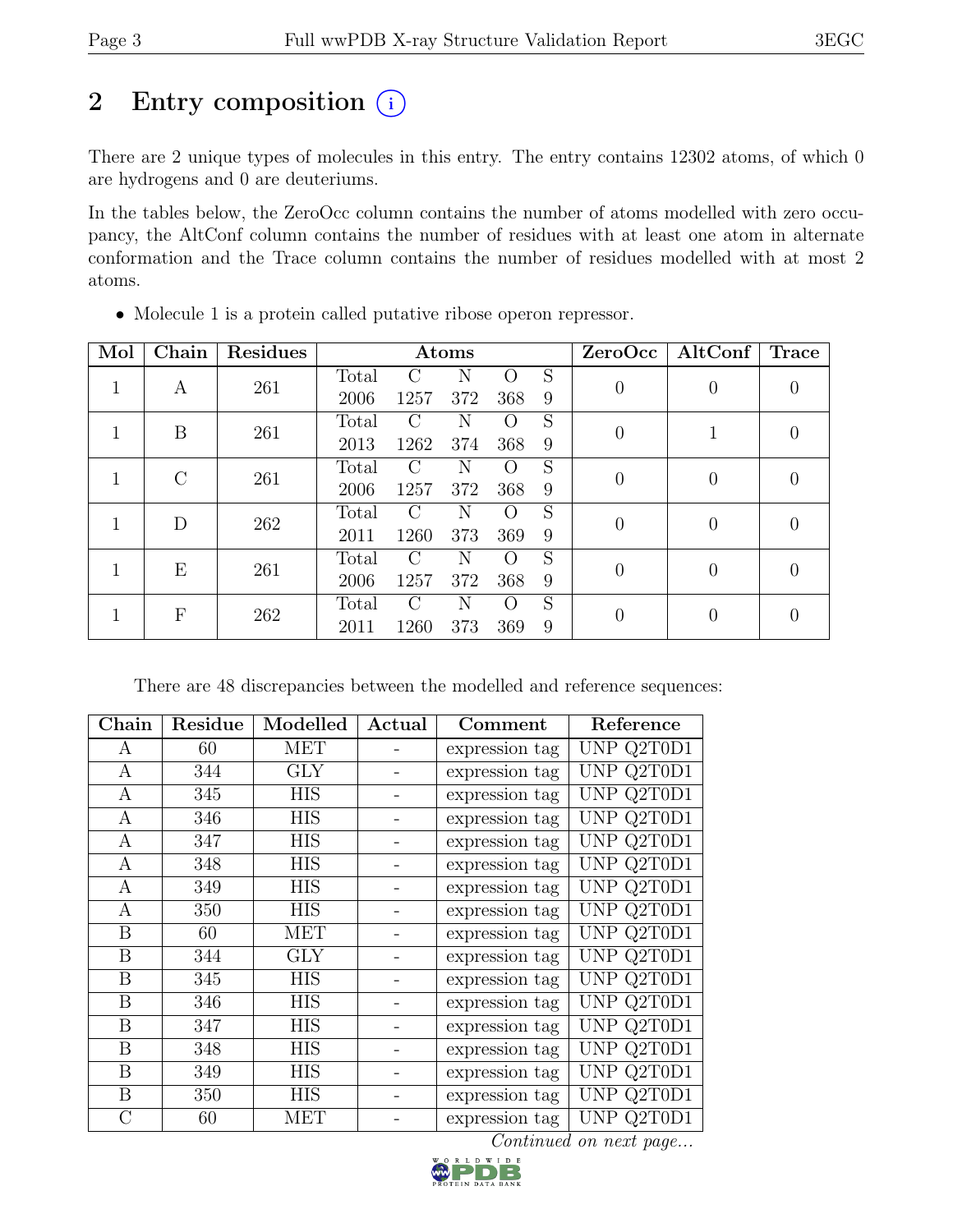| Chain                   | Residue          | Continued from previous page<br>Modelled | Actual                   | Comment        | Reference                      |
|-------------------------|------------------|------------------------------------------|--------------------------|----------------|--------------------------------|
| $\overline{C}$          | 344              | $\overline{\text{GLY}}$                  |                          | expression tag | UNP Q2T0D1                     |
| $\overline{\rm C}$      | 345              | <b>HIS</b>                               |                          | expression tag | UNP Q2T0D1                     |
| $\overline{\rm C}$      | 346              | <b>HIS</b>                               |                          | expression tag | UNP $Q2T0D1$                   |
| $\overline{\rm C}$      | 347              | <b>HIS</b>                               |                          | expression tag | UNP Q2T0D1                     |
| $\overline{\rm C}$      | 348              | <b>HIS</b>                               |                          | expression tag | UNP Q2T0D1                     |
| $\overline{C}$          | 349              | <b>HIS</b>                               |                          | expression tag | UNP Q2T0D1                     |
| $\overline{C}$          | 350              | <b>HIS</b>                               | $\overline{\phantom{0}}$ | expression tag | UNP Q2T0D1                     |
| $\mathbf D$             | 60               | <b>MET</b>                               |                          | expression tag | UNP Q2T0D1                     |
| D                       | 344              | <b>GLY</b>                               |                          | expression tag | UNP Q2T0D1                     |
| $\overline{\rm D}$      | 345              | $\overline{HIS}$                         | -                        | expression tag | UNP Q2T0D1                     |
| D                       | 346              | <b>HIS</b>                               |                          | expression tag | UNP Q2T0D1                     |
| $\mathbf{D}$            | 347              | $\overline{\text{HIS}}$                  |                          | expression tag | UNP Q2T0D1                     |
| $\mathbf D$             | 348              | <b>HIS</b>                               | $\overline{\phantom{0}}$ | expression tag | UNP Q2T0D1                     |
| $\mathbf D$             | 349              | <b>HIS</b>                               |                          | expression tag | UNP Q2T0D1                     |
| $\overline{\rm D}$      | 350              | <b>HIS</b>                               |                          | expression tag | UNP Q2T0D1                     |
| E                       | 60               | <b>MET</b>                               | -                        | expression tag | UNP Q2T0D1                     |
| E                       | 344              | $\overline{\text{GLY}}$                  |                          | expression tag | UNP Q2T0D1                     |
| E                       | 345              | <b>HIS</b>                               |                          | expression tag | UNP Q2T0D1                     |
| E                       | 346              | <b>HIS</b>                               |                          | expression tag | UNP Q2T0D1                     |
| E                       | 347              | <b>HIS</b>                               | $\overline{\phantom{0}}$ | expression tag | UNP Q2T0D1                     |
| E                       | 348              | <b>HIS</b>                               |                          | expression tag | UNP Q2T0D1                     |
| $\overline{\mathrm{E}}$ | 349              | <b>HIS</b>                               |                          | expression tag | UNP Q2T0D1                     |
| E                       | 350              | <b>HIS</b>                               | $\overline{\phantom{0}}$ | expression tag | UNP Q2T0D1                     |
| $\overline{\mathrm{F}}$ | 60               | <b>MET</b>                               | $\overline{a}$           | expression tag | UNP Q2T0D1                     |
| $\boldsymbol{F}$        | 344              | <b>GLY</b>                               |                          | expression tag | $\overline{\text{UNP Q2T0D1}}$ |
| $\boldsymbol{F}$        | 345              | <b>HIS</b>                               | -                        | expression tag | UNP Q2T0D1                     |
| $\overline{F}$          | 346              | <b>HIS</b>                               |                          | expression tag | UNP Q2T0D1                     |
| $\overline{F}$          | $\overline{3}47$ | <b>HIS</b>                               |                          | expression tag | UNP Q2T0D1                     |
| $\overline{F}$          | $\overline{3}48$ | <b>HIS</b>                               |                          | expression tag | UNP Q2T0D1                     |
| $\mathbf F$             | 349              | <b>HIS</b>                               |                          | expression tag | UNP Q2T0D1                     |
| $\overline{F}$          | 350              | <b>HIS</b>                               |                          | expression tag | UNP Q2T0D1                     |

• Molecule 2 is water.

| Mol            |   | Chain   Residues | Atoms                                   | ZeroOcc   AltConf |
|----------------|---|------------------|-----------------------------------------|-------------------|
| $\overline{2}$ |   | 47               | Total<br>$\circ$ O<br>47<br>47          |                   |
| $\overline{2}$ | В | 52               | Total<br>$\left($ $\right)$<br>52<br>52 |                   |
| $\overline{2}$ |   | 56               | Total<br>$\circ$<br>56<br>56            |                   |
| 2              |   | 46               | Total<br>$\left( \right)$<br>46<br>46   |                   |

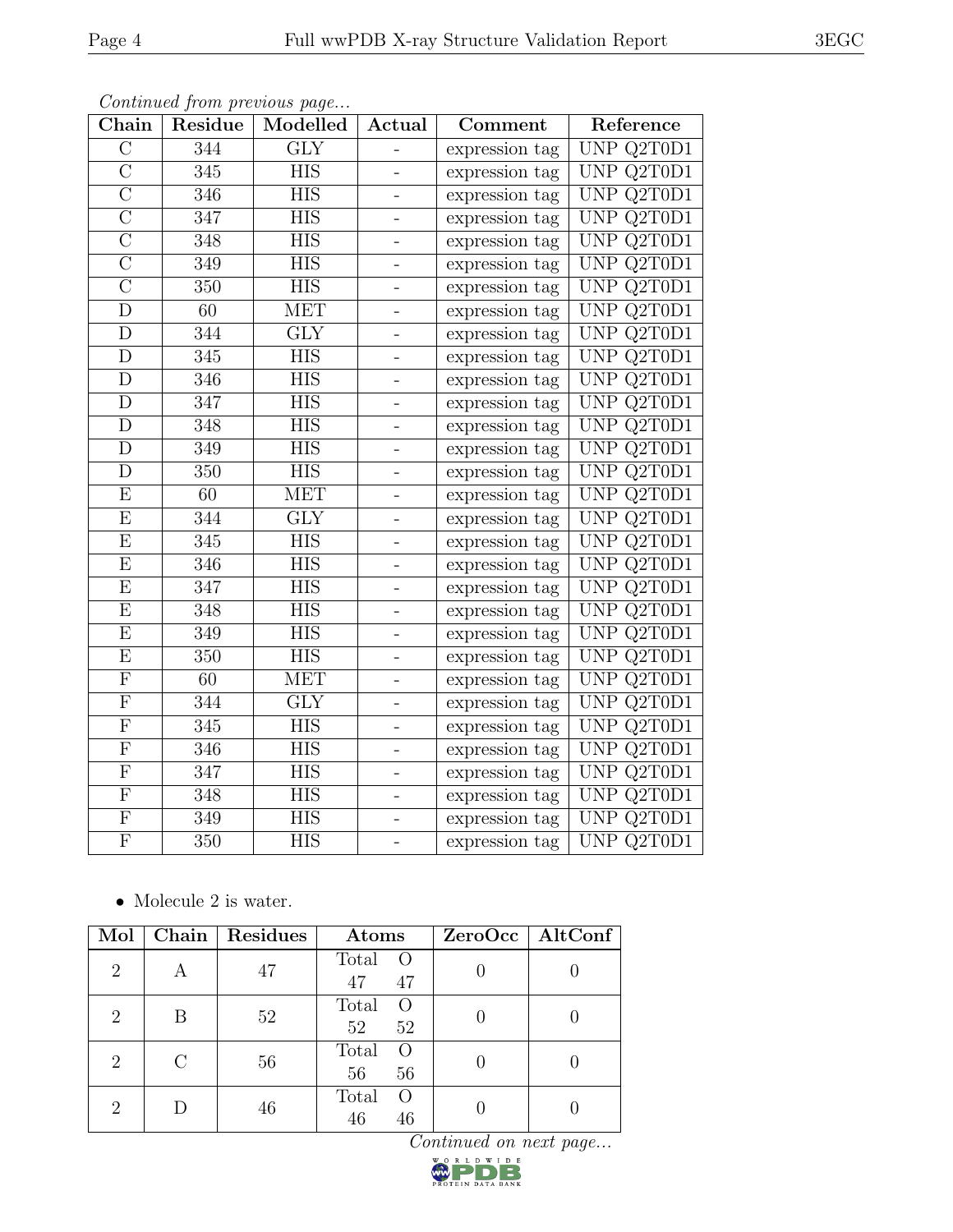Continued from previous page...

|  | Mol   Chain   Residues | Atoms               | ZeroOcc   AltConf |
|--|------------------------|---------------------|-------------------|
|  | 29                     | Total O<br>29<br>29 |                   |
|  | 19                     | Total<br>19<br>19   |                   |

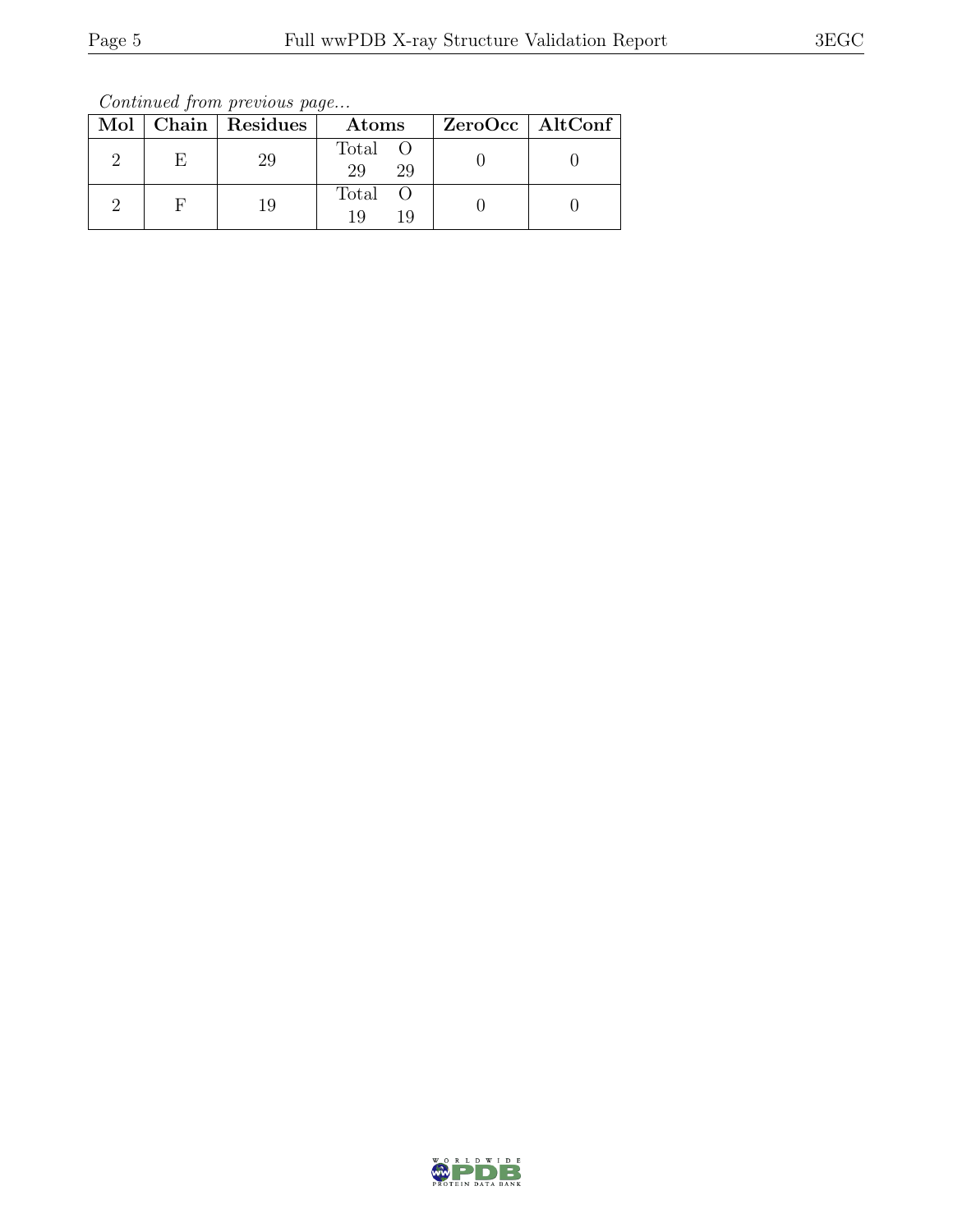# 3 Residue-property plots  $(i)$

These plots are drawn for all protein, RNA, DNA and oligosaccharide chains in the entry. The first graphic for a chain summarises the proportions of the various outlier classes displayed in the second graphic. The second graphic shows the sequence view annotated by issues in geometry. Residues are color-coded according to the number of geometric quality criteria for which they contain at least one outlier: green  $= 0$ , yellow  $= 1$ , orange  $= 2$  and red  $= 3$  or more. Stretches of 2 or more consecutive residues without any outlier are shown as a green connector. Residues present in the sample, but not in the model, are shown in grey.



• Molecule 1: putative ribose operon repressor



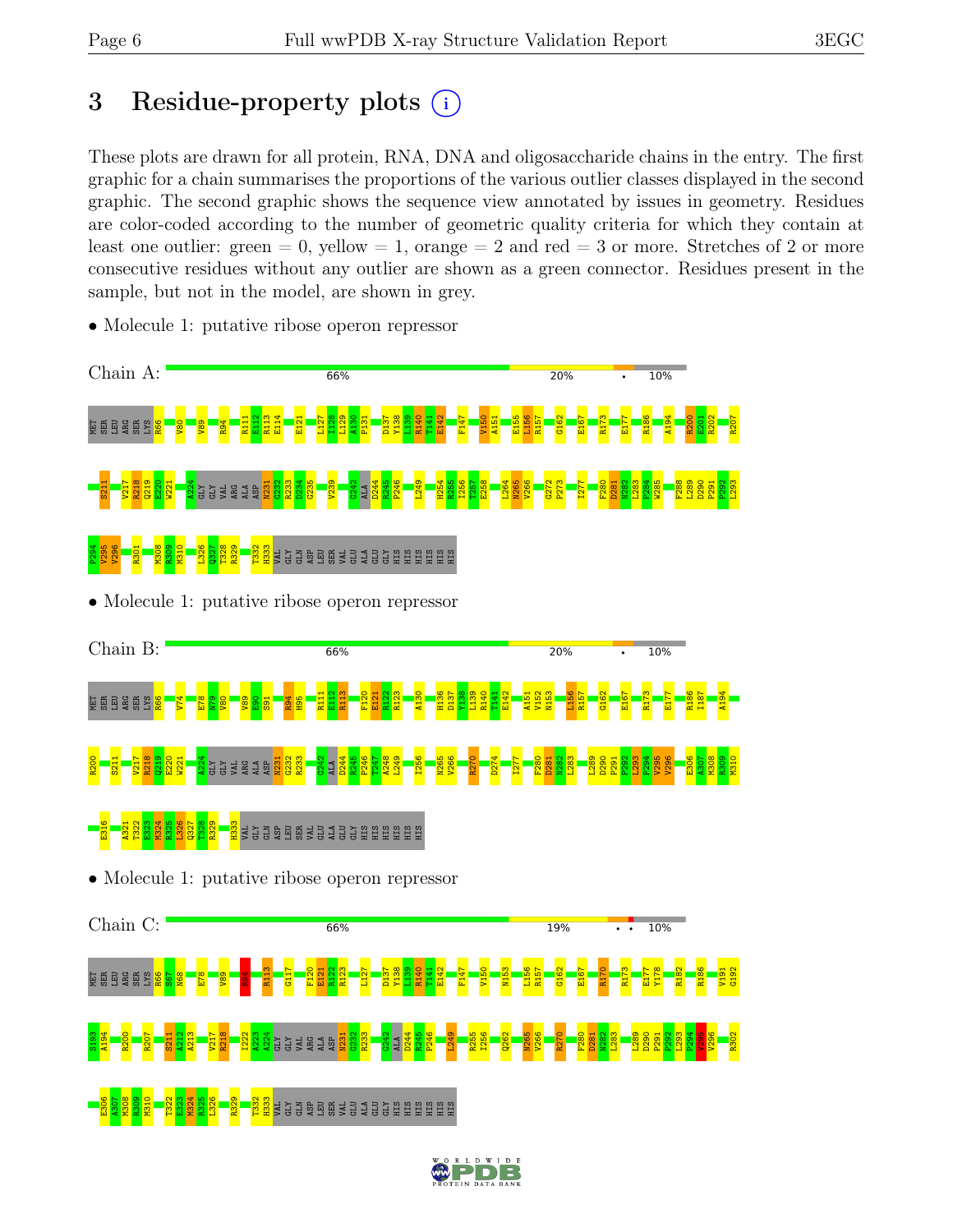• Molecule 1: putative ribose operon repressor



• Molecule 1: putative ribose operon repressor



• Molecule 1: putative ribose operon repressor



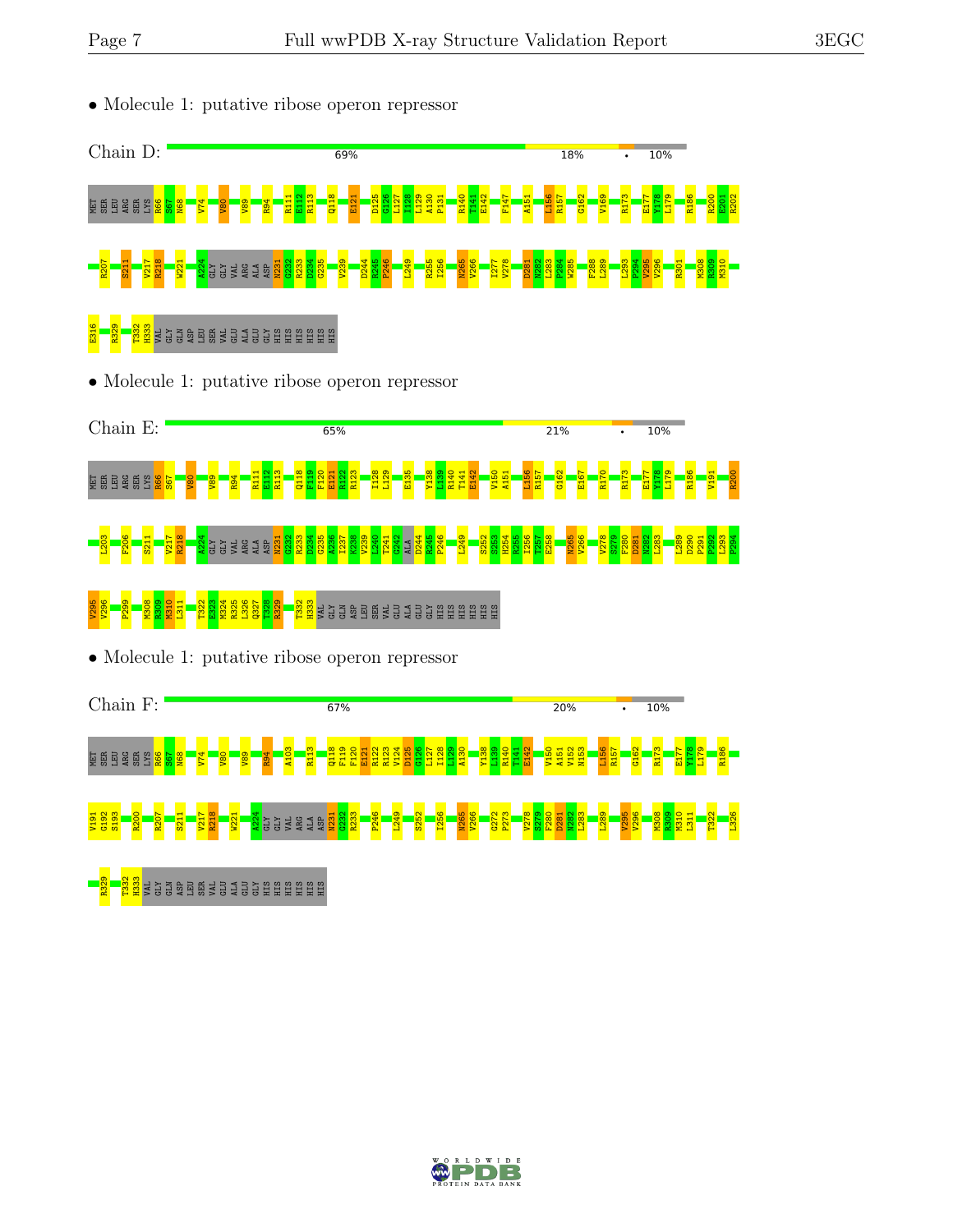# 4 Data and refinement statistics  $(i)$

| Property                                                                          | Value                                             | Source     |
|-----------------------------------------------------------------------------------|---------------------------------------------------|------------|
| Space group                                                                       | P 1 21 1                                          | Depositor  |
| Cell constants                                                                    | 288.65Å<br>$63.35\text{\AA}$<br>$50.71\text{\AA}$ |            |
| a, b, c, $\alpha$ , $\beta$ , $\gamma$                                            | $113.59^\circ$<br>$90.00^\circ$<br>$90.00^\circ$  | Depositor  |
| Resolution $(A)$                                                                  | 20.00<br>$-2.35$                                  | Depositor  |
|                                                                                   | 46.47<br>$-2.35$                                  | <b>EDS</b> |
| % Data completeness                                                               | 98.0 (20.00-2.35)                                 | Depositor  |
| (in resolution range)                                                             | 98.0 (46.47-2.35)                                 | <b>EDS</b> |
| $R_{merge}$                                                                       | 0.09                                              | Depositor  |
| $\mathrm{R}_{sym}$                                                                | 0.09                                              | Depositor  |
| $\sqrt{I/\sigma}(I) > 1$                                                          | 7.95 (at $2.34\text{\AA}$ )                       | Xtriage    |
| Refinement program                                                                | <b>REFMAC</b>                                     | Depositor  |
|                                                                                   | $\overline{0.257}$ ,<br>0.299                     | Depositor  |
| $R, R_{free}$                                                                     | 0.259<br>0.300<br>$\ddot{\phantom{0}}$            | DCC        |
| $R_{free}$ test set                                                               | 3379 reflections $(5.00\%)$                       | wwPDB-VP   |
| Wilson B-factor $(A^2)$                                                           | 22.2                                              | Xtriage    |
| Anisotropy                                                                        | 0.283                                             | Xtriage    |
| Bulk solvent $k_{sol}(\mathrm{e}/\mathrm{A}^3), \overline{B_{sol}(\mathrm{A}^2)}$ | $0.37$ , 26.8                                     | <b>EDS</b> |
| L-test for twinning <sup>2</sup>                                                  | $< L >$ = 0.39, $< L^2 >$ = 0.22                  | Xtriage    |
| Estimated twinning fraction                                                       | $0.397$ for h,-k,-h-l                             | Xtriage    |
| $F_o, F_c$ correlation                                                            | 0.92                                              | <b>EDS</b> |
| Total number of atoms                                                             | 12302                                             | wwPDB-VP   |
| Average B, all atoms $(A^2)$                                                      | $36.0\,$                                          | wwPDB-VP   |

Xtriage's analysis on translational NCS is as follows: The largest off-origin peak in the Patterson function is 3.24% of the height of the origin peak. No significant pseudotranslation is detected.

<sup>&</sup>lt;sup>2</sup>Theoretical values of  $\langle |L| \rangle$ ,  $\langle L^2 \rangle$  for acentric reflections are 0.5, 0.333 respectively for untwinned datasets, and 0.375, 0.2 for perfectly twinned datasets.



<span id="page-7-1"></span><span id="page-7-0"></span><sup>1</sup> Intensities estimated from amplitudes.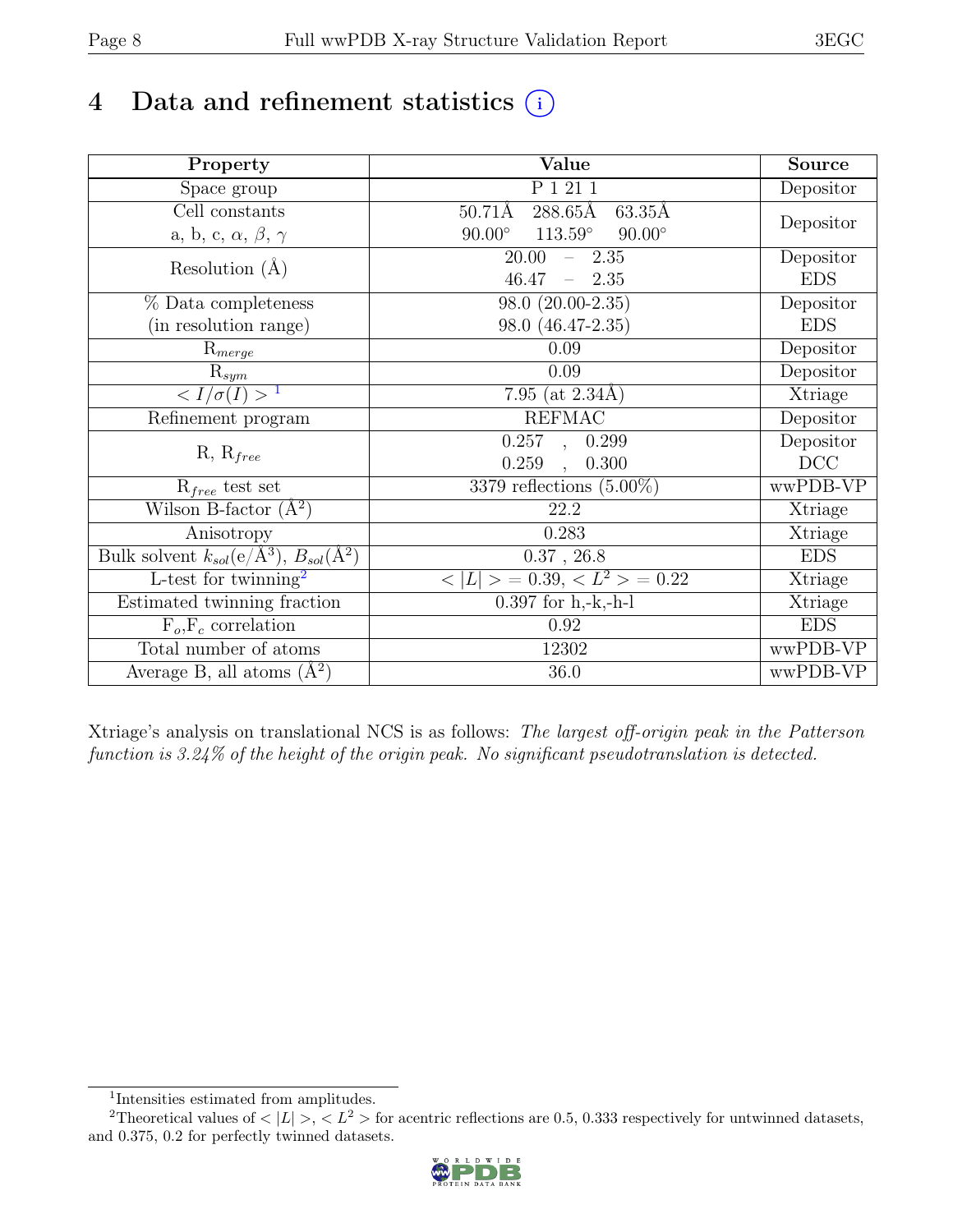# 5 Model quality  $(i)$

# 5.1 Standard geometry (i)

The Z score for a bond length (or angle) is the number of standard deviations the observed value is removed from the expected value. A bond length (or angle) with  $|Z| > 5$  is considered an outlier worth inspection. RMSZ is the root-mean-square of all Z scores of the bond lengths (or angles).

| Mol | Chain |      | Bond lengths        | Bond angles |                               |  |
|-----|-------|------|---------------------|-------------|-------------------------------|--|
|     |       | RMSZ | Z   > 5             | <b>RMSZ</b> | Z   > 5                       |  |
|     |       | 1.05 | $3/2038$ $(0.1\%)$  | 0.92        | $3/2756$ $(0.1\%)$            |  |
|     | В     | 0.95 | 0/2049              | 0.99        | $\overline{6/2771}$ $(0.2\%)$ |  |
|     | С     | 0.91 | $1/2038$ $(0.0\%)$  | 0.96        | $10/2756$ $(0.4\%)$           |  |
|     | D     | 0.94 | $1/2044$ $(0.0\%)$  | 0.89        | $3/2766$ $(0.1\%)$            |  |
|     | E     | 0.92 | 0/2038              | 0.91        | $4/2756$ $(0.1\%)$            |  |
|     | F     | 0.95 | 0/2044              | 0.89        | $2/2766$ $(0.1\%)$            |  |
| All | All   | 0.95 | $5/12251$ $(0.0\%)$ | 0.93        | $28/16571(0.2\%)$             |  |

All (5) bond length outliers are listed below:

| $\text{Mol}$ | Chain |     | Res   Type | $\boldsymbol{\mathrm{Atoms}}$ | Z        | Observed $(A)$ | Ideal(A) |
|--------------|-------|-----|------------|-------------------------------|----------|----------------|----------|
|              |       | 155 | <b>GLU</b> | $CD-OE1$                      | $-12.01$ | 1.12           | 1.25     |
|              |       | 155 | <b>GLU</b> | $CD-OE2$                      | $-11.95$ | 1.12           | 1.25     |
|              |       | 80  | VAL        | $CB-CG2$                      | $-7.82$  | 1.36           | 1.52     |
|              |       | 150 | VAL        | $CB-CG2$                      | $-5.52$  | 1.41           | 1.52     |
|              |       | 140 | ARG        | $CG-CD$                       | $-5.09$  | 1.39           | 1.51     |

All (28) bond angle outliers are listed below:

| Mol          | $Chain$ | Res | <b>Type</b> | Atoms                 | Z        | Observed $(°)$ | $Ideal({}^o)$ |
|--------------|---------|-----|-------------|-----------------------|----------|----------------|---------------|
| 1            | B       | 113 | $\rm{ARG}$  | $NE- CZ-NH1$          | $-16.66$ | 111.97         | 120.30        |
| 1            | А       | 155 | GLU         | OE1-CD-OE2            | $-16.62$ | 103.35         | 123.30        |
| 1            | Β       | 113 | $\rm{ARG}$  | NE-CZ-NH <sub>2</sub> | 16.02    | 128.31         | 120.30        |
| 1            | $\rm C$ | 94  | $\rm{ARG}$  | NE-CZ-NH1             | $-13.33$ | 113.63         | 120.30        |
| $\mathbf{1}$ | $\rm C$ | 94  | $\rm{ARG}$  | $NE- CZ- NH2$         | 12.34    | 126.47         | 120.30        |
| 1            | D       | 94  | $\rm{ARG}$  | NE-CZ-NH <sub>2</sub> | $-10.80$ | 114.90         | 120.30        |
| 1            | B       | 94  | $\rm{ARG}$  | NE-CZ-NH <sub>2</sub> | $-9.51$  | 115.55         | 120.30        |
| $\mathbf 1$  | Ε       | 94  | $\rm{ARG}$  | NE-CZ-NH <sub>2</sub> | $-8.34$  | 116.13         | 120.30        |
| 1            | F       | 94  | $\rm{ARG}$  | NE-CZ-NH <sub>2</sub> | $-7.79$  | 116.41         | 120.30        |
| $\mathbf 1$  | B       | 113 | $\rm{ARG}$  | $CD-NE- CZ$           | 7.04     | 133.46         | 123.60        |
| $\mathbf 1$  | E       | 325 | $\rm{ARG}$  | NE-CZ-NH <sub>2</sub> | $-6.90$  | 116.85         | 120.30        |
| 1            | D       | 94  | $\rm{ARG}$  | NE-CZ-NH1             | 6.83     | 123.72         | 120.30        |
| 1            | А       | 202 | $\rm{ARG}$  | NE-CZ-NH <sub>2</sub> | $-6.62$  | 116.99         | 120.30        |

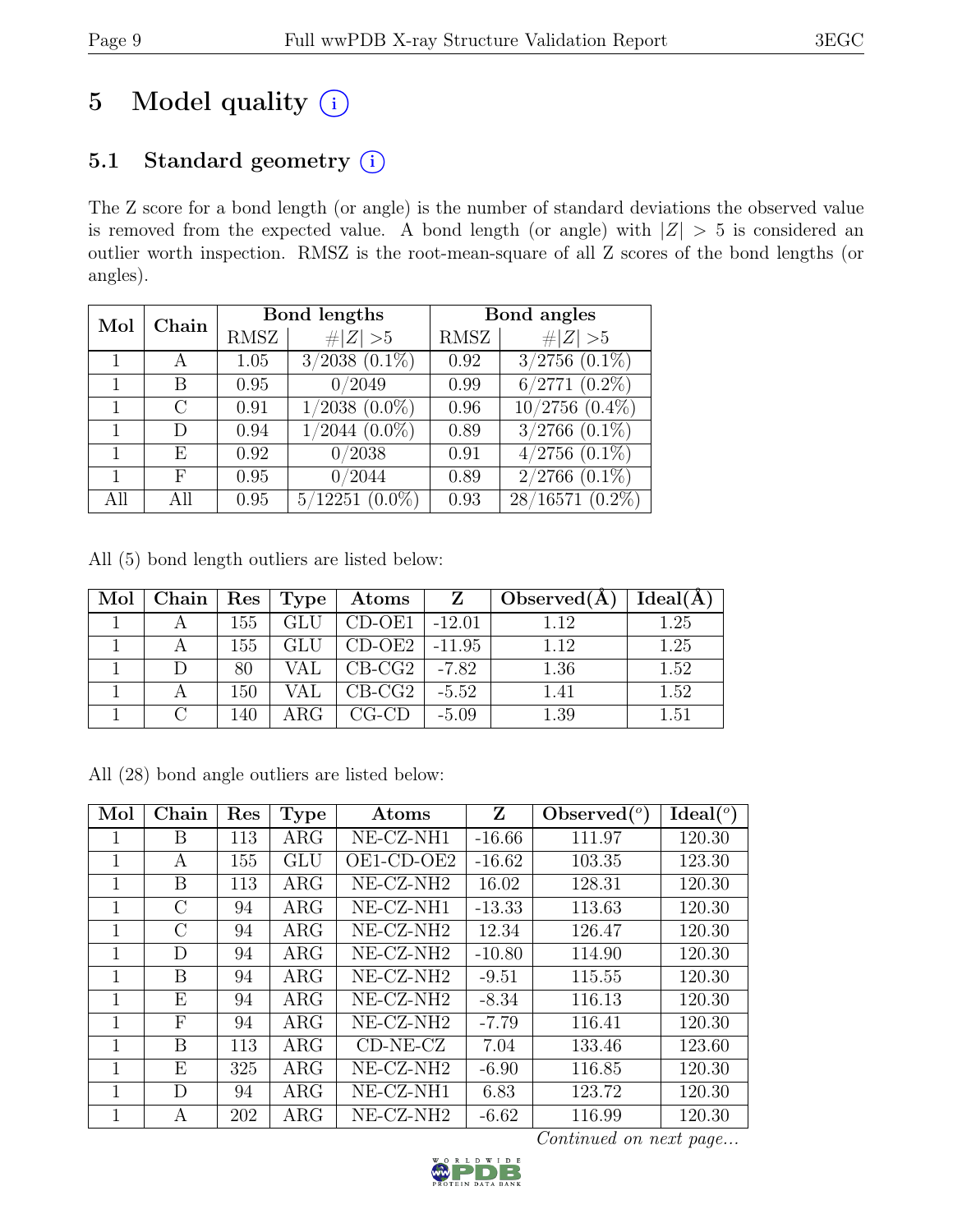| Mol          | Chain         | Res | <b>Type</b> | Atoms                 | Z       | Observed $(°)$ | Ideal $(°)$ |
|--------------|---------------|-----|-------------|-----------------------|---------|----------------|-------------|
| 1            | Ε             | 310 | <b>MET</b>  | $CG-SD-CE$            | 6.53    | 110.64         | 100.20      |
| 1            | $\rm C$       | 270 | $\rm{ARG}$  | NE-CZ-NH1             | $-6.48$ | 117.06         | 120.30      |
| 1            | B             | 270 | $\rm{ARG}$  | NE-CZ-NH1             | $-6.38$ | 117.11         | 120.30      |
| $\mathbf{1}$ | Ε             | 94  | $\rm{ARG}$  | NE-CZ-NH1             | 6.38    | 123.49         | 120.30      |
| 1            | B             | 94  | $\rm{ARG}$  | NE-CZ-NH1             | 6.08    | 123.34         | 120.30      |
| 1            | $\mathbf{F}$  | 125 | ASP         | $CB-CG-OD2$           | $-6.00$ | 112.90         | 118.30      |
| $\mathbf{1}$ | A             | 155 | <b>GLU</b>  | $CG$ - $CD$ - $OE2$   | 5.87    | 130.03         | 118.30      |
| 1            | $\rm C$       | 113 | $\rm{ARG}$  | NE-CZ-NH1             | 5.68    | 123.14         | 120.30      |
| 1            | $\mathcal{C}$ | 170 | ARG         | NE-CZ-NH <sub>2</sub> | $-5.61$ | 117.49         | 120.30      |
| 1            | $\rm C$       | 113 | $\rm{ARG}$  | NE-CZ-NH <sub>2</sub> | $-5.57$ | 117.52         | 120.30      |
| 1            | $\rm C$       | 295 | VAL         | $CB-CA-C$             | $-5.51$ | 100.94         | 111.40      |
| 1            | $\rm C$       | 249 | <b>LEU</b>  | $CA-CB-CG$            | 5.41    | 127.74         | 115.30      |
| 1            | D             | 202 | $\rm{ARG}$  | NE-CZ-NH <sub>2</sub> | $-5.28$ | 117.66         | 120.30      |
| 1            | $\rm C$       | 94  | $\rm{ARG}$  | $CG$ - $CD$ - $NE$    | 5.28    | 122.88         | 111.80      |
| 1            | $\rm C$       | 94  | $\rm{ARG}$  | $CD-NE- CZ$           | 5.16    | 130.82         | 123.60      |

There are no chirality outliers.

There are no planarity outliers.

# 5.2 Too-close contacts  $(i)$

In the following table, the Non-H and H(model) columns list the number of non-hydrogen atoms and hydrogen atoms in the chain respectively. The H(added) column lists the number of hydrogen atoms added and optimized by MolProbity. The Clashes column lists the number of clashes within the asymmetric unit, whereas Symm-Clashes lists symmetry-related clashes.

| Mol            | Chain         | $Non-H$ | H (model) | H(added)         | <b>Clashes</b> | Symm-Clashes   |
|----------------|---------------|---------|-----------|------------------|----------------|----------------|
|                | А             | 2006    |           | 2028             | 81             |                |
|                | Β             | 2013    |           | 2035             | 76             |                |
|                | С             | 2006    | 0         | 2028             | 61             | $\overline{2}$ |
|                | D             | 2011    |           | 2034             | 40             |                |
|                | Ε             | 2006    |           | 2028             | 85             |                |
|                | F             | 2011    | 0         | 2034             | 49             |                |
| 2              | Α             | 47      |           |                  | 3              |                |
| $\overline{2}$ | Β             | 52      |           |                  | 8              |                |
| $\overline{2}$ | $\mathcal{C}$ | 56      |           | $\left( \right)$ | 9              |                |
| $\overline{2}$ | D             | 46      |           |                  | 3              |                |
| $\overline{2}$ | Ε             | 29      |           |                  | 4              | 0              |
| $\overline{2}$ | F             | 19      |           | $\mathbf{0}$     | 4              |                |
| All            | All           | 12302   |           | 12187            | 335            | 4              |

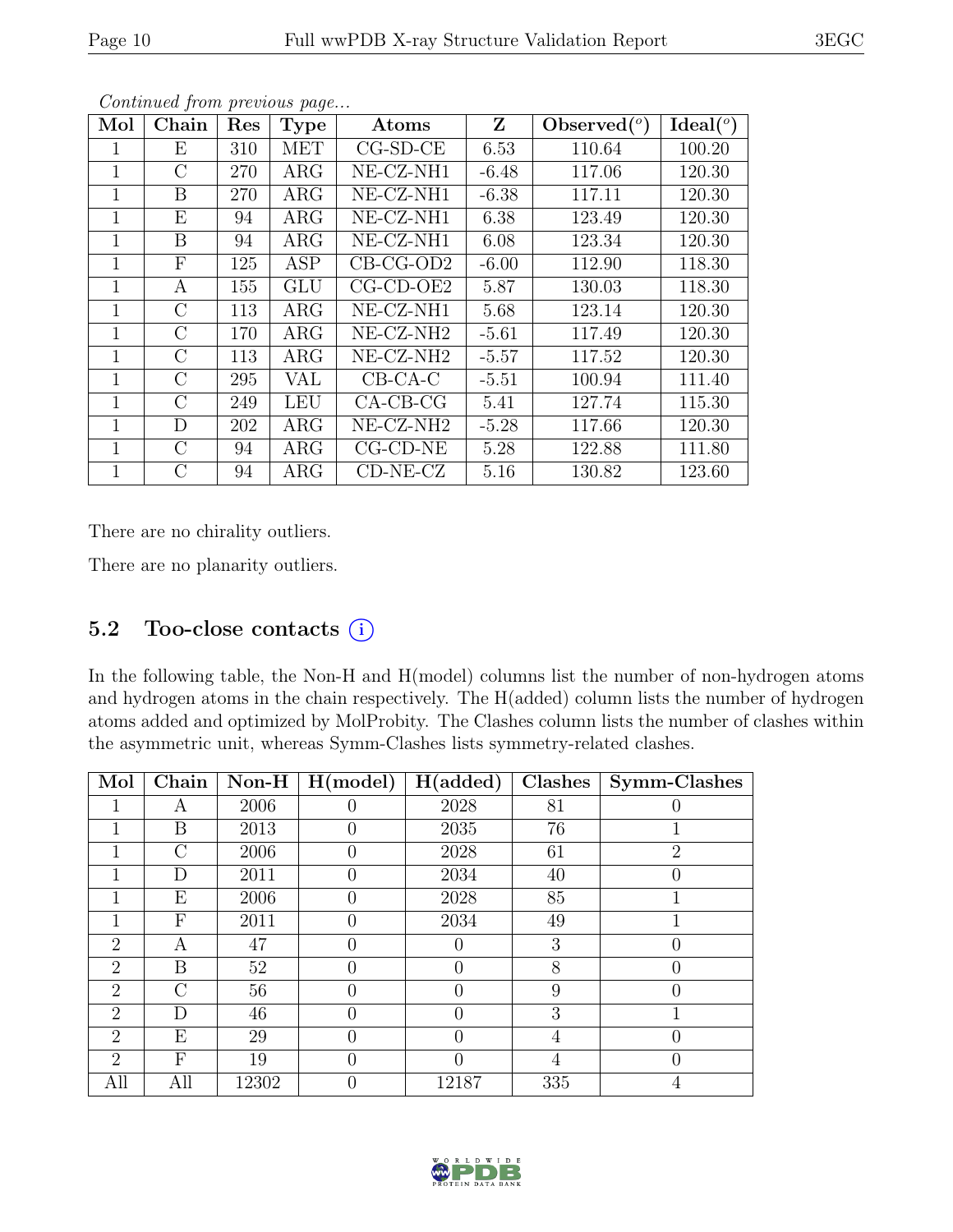The all-atom clashscore is defined as the number of clashes found per 1000 atoms (including hydrogen atoms). The all-atom clashscore for this structure is 14.

All (335) close contacts within the same asymmetric unit are listed below, sorted by their clash magnitude.

| Atom-1              | Atom-2              | Interatomic      | Clash             |
|---------------------|---------------------|------------------|-------------------|
|                     |                     | distance $(\AA)$ | overlap $(A)$     |
| 1:E:162:GLY:HA3     | 1: E: 310: MET: CE  | 1.24             | 1.63              |
| $1:$ F:162:GLY:HA3  | $1:$ F:310:MET:CE   | 1.49             | 1.43              |
| 1: D: 162: GLY: HA3 | 1: D: 310: MET:CE   | 1.55             | 1.35              |
| 1: C: 162: GLY: HA3 | 1:C:310:MET:CE      | 1.52             | $1.35\,$          |
| 1:A:162:GLY:HA3     | 1: A:310: MET:CE    | 1.54             | $\overline{1.35}$ |
| 1:B:194:ALA:HB3     | 1:C:113:ARG:NH1     | 1.45             | 1.28              |
| 1:E:162:GLY:CA      | 1: E:310: MET:CE    | 2.13             | 1.25              |
| 1:B:113:ARG:NH1     | 1:C:194:ALA:HB3     | 1.55             | 1.19              |
| 1:E:162:GLY:CA      | 1:E:310:MET:HE3     | 1.71             | 1.18              |
| 1:B:157:ARG:HH22    | 1:C:137:ASP:CB      | 1.56             | 1.18              |
| 1:E:162:GLY:HA3     | 1:E:310:MET:HE1     | 1.26             | 1.17              |
| 1:A:89:VAL:HG13     | 1: A:308: MET:HE2   | 1.25             | 1.14              |
| 1: B: 157: ARG: NH2 | 1:C:137:ASP:CB      | 2.12             | 1.12              |
| 1: E: 162: GLY: HA3 | 1: E: 310: MET: HE3 | 1.19             | 1.12              |
| 1:C:89:VAL:HG13     | 1:C:308:MET:HE2     | 1.30             | 1.11              |
| 1:B:162:GLY:HA3     | 1: B: 310: MET: CE  | 1.80             | 1.11              |
| 1:A:157:ARG:CZ      | 1: E: 123: ARG: NE  | 2.12             | 1.11              |
| 1:B:137:ASP:CB      | 1:C:157:ARG:HH22    | 1.63             | 1.09              |
| 1:B:310:MET:HE3     | 1:B:322:THR:H       | 1.05             | 1.08              |
| 1:B:137:ASP:CB      | 1:C:157:ARG:NH2     | 2.16             | 1.08              |
| 1:A:162:GLY:HA3     | 1: A:310:MET:HE3    | 1.15             | 1.07              |
| 1: D: 162: GLY: HA3 | 1:D:310:MET:HE1     | 1.11             | $\overline{1.06}$ |
| 1: F: 94: ARG: HD3  | 2:F:362:HOH:O       | 1.54             | 1.05              |
| $1:$ F:162:GLY:CA   | $1:$ F:310:MET:CE   | 2.35             | 1.05              |
| $1:$ F:173:ARG:O    | 1:F:177:GLU:HG3     | 1.56             | 1.04              |
| 1:B:310:MET:HE3     | 1:B:322:THR:N       | 1.72             | 1.04              |
| 1:B:173:ARG:O       | 1:B:177:GLU:HG3     | 1.58             | 1.04              |
| 1:E:89:VAL:HG13     | 1:E:308:MET:HE2     | 1.41             | 1.03              |
| 1:B:113:ARG:HH11    | 1:C:194:ALA:HB3     | 0.86             | $\overline{1.03}$ |
| 1:B:194:ALA:HB3     | 1:C:113:ARG:HH11    | 1.03             | 1.02              |
| 1:C:162:GLY:HA3     | 1:C:310:MET:HE1     | 1.04             | 1.02              |
| 1:F:162:GLY:HA3     | 1:F:310:MET:HE1     | 1.03             | 1.02              |
| $1:$ F:162:GLY:CA   | 1:F:310:MET:HE1     | 1.90             | 1.01              |
| 1: B: 310: MET: CE  | 1:B:322:THR:H       | 1.73             | 1.01              |
| 1: D: 162: GLY: HA3 | 1: D: 310: MET: HE3 | 1.43             | 1.00              |
| 1: B: 162: GLY: HA3 | 1:B:310:MET:HE1     | 1.43             | 1.00              |
| 1:A:219:GLN:HB2     | 1:E:135:GLU:OE1     | 1.64             | 0.98              |

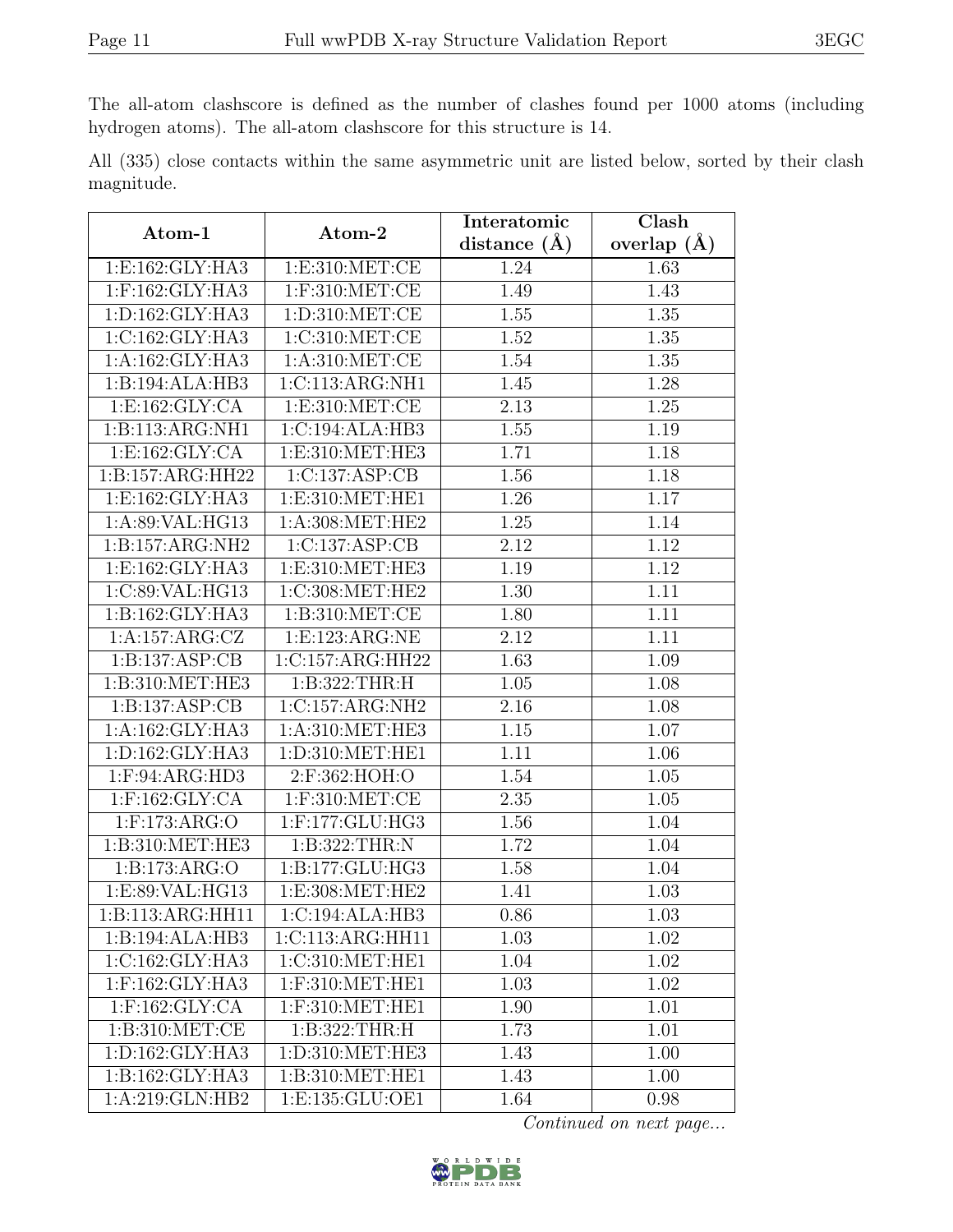| Continued from previous page |                              | Interatomic    | Clash         |
|------------------------------|------------------------------|----------------|---------------|
| Atom-1                       | Atom-2                       | distance $(A)$ | overlap $(A)$ |
| $1:$ F:151:ALA:HB2           | 1:F:156:LEU:HD22             | 1.43           | 0.98          |
| 1:C:162:GLY:CA               | 1:C:310:MET:CE               | 2.42           | 0.98          |
| 1:A:157:ARG:HH11             | 1:E:123:ARG:HG3              | 1.27           | 0.98          |
| 1: B: 162: GLY: CA           | 1:B:310:MET:HE1              | 1.93           | 0.97          |
| 1: A:281: ASP:O              | 1:A:295:VAL:HG11             | 1.64           | 0.97          |
| 1:A:157:ARG:NH1              | 1:E:123:ARG:NE               | 2.13           | 0.96          |
| 1: E: 162: GLY: HA3          | 1: E: 310: MET: HE2          | 1.44           | 0.96          |
| 1:A:157:ARG:NH1              | 1: E: 123: ARG: CD           | 2.27           | 0.96          |
| 1:C:173:ARG:O                | 1:C:177:CLU:HG3              | 1.64           | 0.96          |
| 1: D: 151: ALA: HB2          | 1:D:156:LEU:HD22             | 1.44           | 0.95          |
| 1:A:162:GLY:HA3              | 1: A:310: MET:HE1            | 1.46           | 0.94          |
| 1:B:113:ARG:HH11             | 1:C:194:ALA:CB               | 1.80           | 0.93          |
| 1:E:281:ASP:O                | 1:E:295:VAL:HG11             | 1.69           | 0.93          |
| 1:C:162:GLY:CA               | 1:C:310:MET:HE1              | 1.97           | 0.93          |
| 1:A:157:ARG:NH1              | 1:E:123:ARG:HG3              | 1.84           | 0.93          |
| 1: A: 162: GLY: CA           | 1: A:310:MET:HE3             | 1.97           | 0.92          |
| 1:E:173:ARG:O                | 1: E: 177: GLU: HG3          | 1.70           | 0.92          |
| 1:B:162:GLY:HA3              | 1:B:310:MET:HE2              | 1.52           | 0.92          |
| 1:C:162:GLY:HA3              | $1:C:\overline{310:MET:HE3}$ | 1.49           | 0.91          |
| 1: D: 162: GLY: CA           | 1:D:310:MET:HE1              | 1.99           | 0.90          |
| 1:A:162:GLY:CA               | 1: A:310:MET:CE              | 2.47           | 0.90          |
| 1:A:80:VAL:HG23              | 1:B:80:VAL:HG23              | 1.51           | 0.90          |
| 1:E:80:VAL:HG23              | 1:F:80:VAL:HG23              | 1.52           | 0.89          |
| 1:A:219:GLN:CB               | 1:E:135:GLU:OE1              | 2.21           | 0.89          |
| 1:A:89:VAL:HG13              | 1:A:308:MET:CE               | 2.05           | 0.87          |
| 1:A:157:ARG:CZ               | 1:E:123:ARG:HE               | 1.85           | 0.86          |
| 1:C:89:VAL:HG13              | 1:C:308:MET:CE               | 2.05           | 0.86          |
| 1:F:89:VAL:HG13              | $1:$ F:308:MET:CE            | 2.07           | $0.85\,$      |
| 1:E:151:ALA:HB2              | 1:E:156:LEU:HD22             | 1.60           | 0.84          |
| 1: E: 162: GLY: HA2          | 1:E:310:MET:HE3              | 1.59           | 0.83          |
| 1: E:67: SER: HB2            | 2:E:373:HOH:O                | 1.78           | 0.82          |
| 1:A:157:ARG:NH1              | 1:E:123:ARG:CG               | 2.41           | 0.82          |
| 1:F:89:VAL:HG13              | $1:$ F:308:MET:HE2           | 1.61           | 0.82          |
| 1:E:89:VAL:HG13              | 1: E: 308: MET: CE           | 2.10           | 0.81          |
| 1:B:89:VAL:HG13              | 1: B: 308: MET:CE            | 2.12           | 0.80          |
| 1: D: 173: ARG: O            | 1:D:177:GLU:HG3              | 1.80           | 0.79          |
| 1:A:157:ARG:NH2              | 1: E: 123: ARG: HE           | 1.79           | 0.79          |
| 1:B:310:MET:HE3              | 1:B:321:ALA:HA               | 1.63           | 0.79          |
| $1:$ F:162:GLY:HA3           | 1:F:310:MET:HE3              | 1.60           | 0.79          |
| 1:B:151:ALA:HB2              | 1:B:156:LEU:HD22             | 1.62           | 0.79          |
| 1:D:169:VAL:HG23             | 2:D:356:HOH:O                | 1.83           | 0.79          |

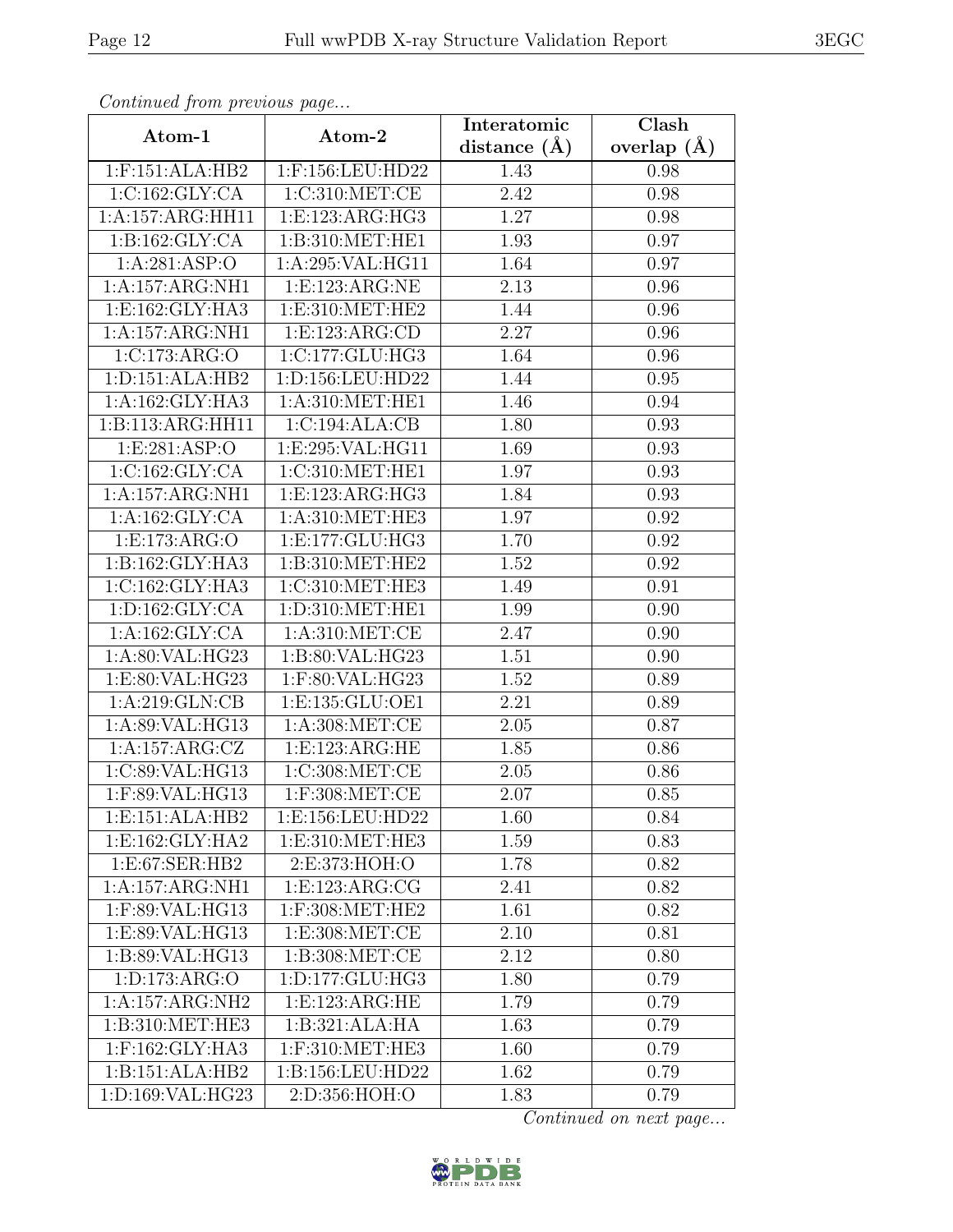| Continuea from previous page |                     | Interatomic      | Clash         |
|------------------------------|---------------------|------------------|---------------|
| Atom-1                       | Atom-2              | distance $(\AA)$ | overlap $(A)$ |
| 1:A:157:ARG:HH11             | 1:E:123:ARG:CG      | 1.95             | 0.79          |
| 1: E: 120: PHE: O            | 1: E: 123: ARG: HD3 | 1.82             | 0.78          |
| 1:A:151:ALA:HB2              | 1:A:156:LEU:HD22    | 1.65             | 0.78          |
| $1:$ F:162:GLY:CA            | $1:$ F:310:MET:HE3  | 2.13             | 0.78          |
| 1: B: 162: GLY: CA           | 1:B:310:MET:CE      | 2.56             | 0.77          |
| 1:A:173:ARG:O                | 1:A:177:GLU:HG3     | 1.85             | 0.77          |
| 1:A:157:ARG:NH2              | 1: E: 123: ARG: NE  | 2.33             | 0.76          |
| 1:D:156:LEU:O                | 1: D: 157: ARG: HB2 | 1.86             | 0.76          |
| 1:E:329:ARG:NH2              | 2:E:363:HOH:O       | 2.18             | 0.76          |
| 1:C:281:ASP:O                | 1:C:295:VAL:HG11    | 1.86             | 0.75          |
| 1:E:218:ARG:HH11             | 1:E:244:ASP:HB2     | 1.52             | 0.74          |
| 1:B:89:VAL:HG13              | 1:B:308:MET:HE1     | 1.69             | 0.74          |
| 1:B:121:GLU:HG2              | 2:B:359:HOH:O       | 1.88             | 0.74          |
| 1:B:194:ALA:CB               | 1:C:113:ARG:NH1     | 2.40             | 0.74          |
| 1: B:91: SER:O               | 1:B:95[B]:HIS:CD2   | 2.39             | 0.73          |
| 1:C:162:GLY:CA               | 1:C:310:MET:HE3     | 2.10             | 0.73          |
| 1:A:194:ALA:HB1              | 1: E:141: THR:O     | 1.88             | 0.72          |
| 1:B:316:GLU:OE1              | 2:B:370:HOH:O       | 2.06             | 0.72          |
| 1:F:152:VAL:HG23             | 2:F:368:HOH:O       | 1.88             | 0.72          |
| 1:E:156:LEU:O                | 1:E:157:ARG:HB2     | 1.90             | 0.71          |
| 1:A:94:ARG:NH2               | 1:B:111:ARG:O       | 2.24             | 0.71          |
| 1:A:281:ASP:O                | 1:A:295:VAL:CG1     | 2.37             | 0.71          |
| 1:B:310:MET:HE3              | 1:B:321:ALA:CA      | 2.21             | 0.71          |
| 1:A:194:ALA:CB               | 1: E:141: THR:O     | 2.40             | 0.70          |
| 1: A:89: VAL:CG1             | 1: A:308: MET:HE2   | 2.14             | 0.70          |
| 1:A:137:ASP:CB               | 1:E:66:ARG:NH2      | 2.55             | 0.70          |
| 1:E:281:ASP:O                | 1:E:295:VAL:CG1     | 2.39             | 0.69          |
| 1:D:89:VAL:HG13              | 1:D:308:MET:CE      | 2.23             | 0.69          |
| 1:A:157:ARG:NH2              | 1:E:123:ARG:HH21    | 1.90             | 0.69          |
| 1:B:113:ARG:NH1              | 1:C:194:ALA:CB      | 2.47             | 0.69          |
| 1:A:157:ARG:NH2              | 1:E:123:ARG:NH2     | 2.41             | 0.68          |
| 1:A:157:ARG:CZ               | 1:E:123:ARG:CZ      | 2.71             | 0.68          |
| $1:B:162:GLY:H\overline{A2}$ | 1:B:310:MET:HE1     | 1.74             | 0.68          |
| 1:A:162:GLY:CA               | 1: A:310:MET:HE1    | 2.21             | 0.68          |
| 1:E:89:VAL:CG1               | 1: E: 308: MET: HE2 | 2.22             | 0.67          |
| 1:D:89:VAL:HG13              | 1: D: 308: MET: HE2 | 1.77             | 0.67          |
| 1: D: 162: GLY: CA           | 1: D:310: MET:CE    | 2.52             | 0.67          |
| 1:F:156:LEU:O                | $1:$ F:157:ARG:HB2  | 1.94             | 0.67          |
| 1: E: 231: ASN:O             | 1:E:256:ILE:HA      | 1.95             | 0.66          |
| 1:B:194:ALA:CB               | 1:C:113:ARG:HH11    | 1.95             | 0.66          |
| 1:A:114:GLU:HG3              | 2:A:391:HOH:O       | 1.93             | 0.66          |

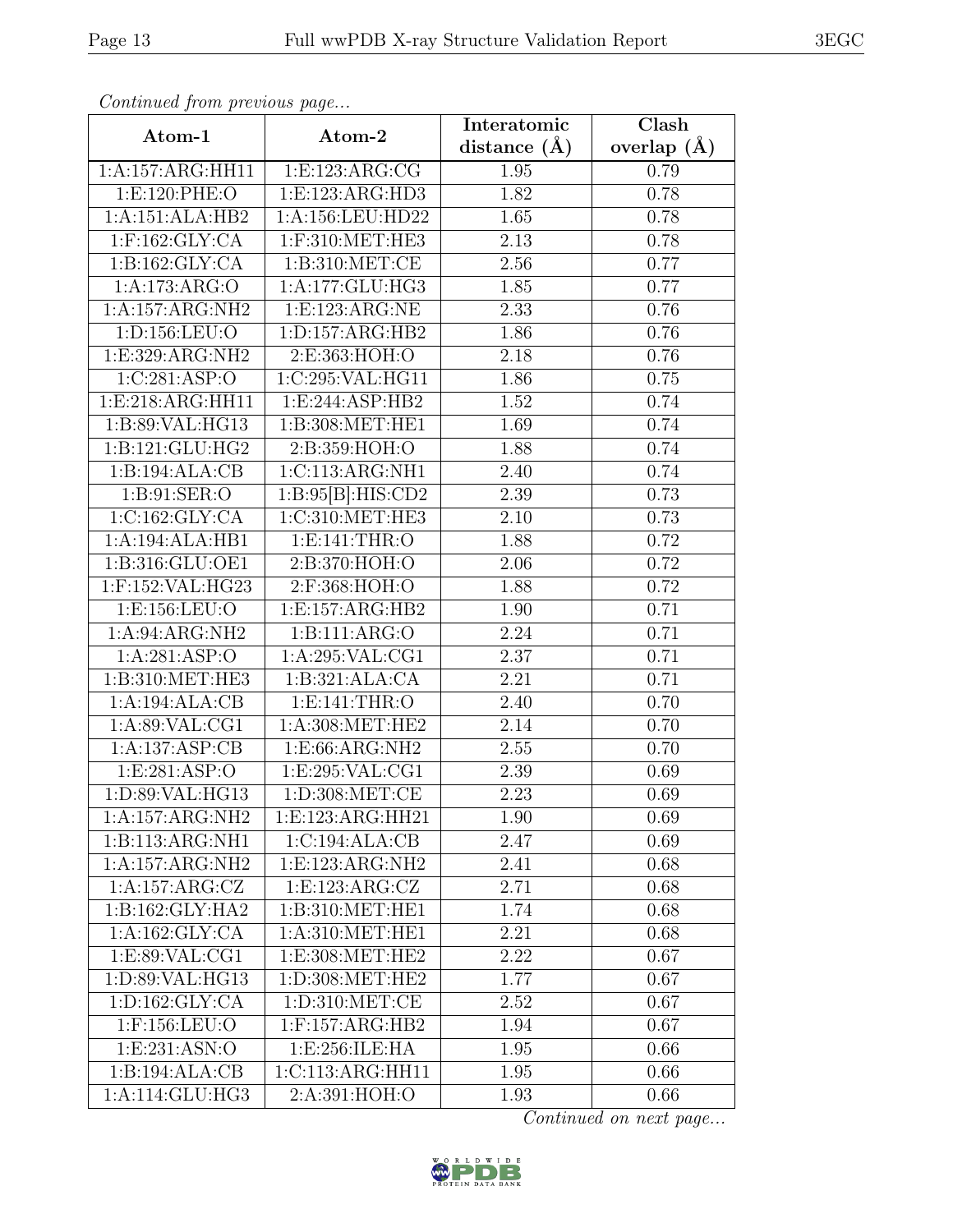| Continuea from previous page   |                     | Interatomic    | $\overline{\text{Clash}}$ |
|--------------------------------|---------------------|----------------|---------------------------|
| Atom-1                         | Atom-2              | distance $(A)$ | overlap $(A)$             |
| 1: D: 162: GLY: CA             | 1:D:310:MET:HE3     | 2.24           | 0.65                      |
| 1:D:281:ASP:O                  | 1:D:295:VAL:HG11    | 1.97           | 0.65                      |
| $1:$ F:89:VAL:CG1              | $1:$ F:308:MET:CE   | 2.75           | 0.65                      |
| 1:A:157:ARG:NH1                | 1: E: 123: ARG: HE  | 1.85           | 0.65                      |
| 1:A:194:ALA:HB1                | 1: E:141: THR: C    | 2.17           | 0.64                      |
| 1:C:94:ARG:HH12                | 1: D: 111: ARG: HB3 | 1.63           | 0.63                      |
| $1:$ F:130:ALA:HB2             | 2:F:368:HOH:O       | 1.98           | 0.63                      |
| 1:F:89:VAL:HG13                | 1:F:308:MET:HE1     | 1.79           | 0.63                      |
| 1:F:332:THR:O                  | 1:F:333:HIS:HB2     | 1.99           | 0.63                      |
| 1:A:186:ARG:HB3                | 1:A:246:PRO:HA      | 1.82           | 0.62                      |
| 1: E: 118: GLN: O              | 1: E: 121: GLU: HG3 | 2.01           | 0.61                      |
| 1:C:213:ALA:HA                 | 2:C:360:HOH:O       | 2.01           | 0.61                      |
| 1: A:89: VAL:CG1               | 1: A:308: MET:CE    | 2.77           | 0.61                      |
| 1:B:89:VAL:HG13                | 1:B:308:MET:HE2     | 1.82           | 0.60                      |
| 1:C:127:LEU:HG                 | 1:C:147:PHE:CE1     | 2.37           | 0.60                      |
| 1:A:156:LEU:O                  | 1:A:157:ARG:HB2     | 2.02           | 0.60                      |
| 1:A:157:ARG:NH2                | 1:E:123:ARG:CZ      | 2.64           | 0.60                      |
| 1:E:186:ARG:HB3                | 1:E:246:PRO:HA      | 1.84           | 0.59                      |
| 1:B:220:GLU:O                  | 2:B:383:HOH:O       | 2.17           | 0.59                      |
| 1:C:333:HIS:HA                 | 2:C:399:HOH:O       | 2.03           | 0.59                      |
| 1:E:322:THR:HG22               | 2:E:361:HOH:O       | 2.02           | 0.59                      |
| 1:F:265:ASN:C                  | 1:F:265:ASN:HD22    | 2.06           | 0.59                      |
| 1:F:191:VAL:HG12               | 1:F:252:SER:HB3     | 1.85           | 0.59                      |
| 1:C:191:VAL:HG22               | 2:C:387:HOH:O       | 2.01           | 0.59                      |
| 1:F:89:VAL:CG1                 | 1:F:308:MET:HE2     | 2.31           | 0.58                      |
| 1:E:280:PHE:O                  | 1:E:281:ASP:HB2     | 2.03           | 0.58                      |
| 1:B:156:LEU:O                  | 1:B:157:ARG:HB2     | 2.03           | 0.58                      |
| 1:F:310:MET:HE3                | 1:F:322:THR:H       | 1.68           | 0.58                      |
| $1:$ F:281:ASP:O               | 1:F:295:VAL:HG11    | 2.03           | 0.58                      |
| 1: E: 150: VAL: HB             | 1:E:310:MET:HE1     | 1.85           | 0.57                      |
| 1:C:68:ASN:ND2                 | 2:C:397:HOH:O       | 2.37           | 0.57                      |
| $1: E: 162: \overline{GLY:CA}$ | 1:E:310:MET:HE1     | 2.01           | 0.57                      |
| $1:$ F:130:ALA:CB              | 2:F:368:HOH:O       | 2.51           | 0.57                      |
| 1:B:120:PHE:O                  | 1:B:123:ARG:HD3     | 2.05           | 0.57                      |
| 1: E: 332: THR:O               | 1: E: 333: HIS: HB2 | 2.05           | 0.57                      |
| 1:A:157:ARG:CZ                 | 1: E: 123: ARG: HG3 | 2.35           | 0.56                      |
| 1: A:200: ARG: CZ              | 1:E:120:PHE:HE2     | 2.18           | 0.56                      |
| 1:D:89:VAL:CG1                 | 1:D:308:MET:HE2     | 2.36           | 0.56                      |
| 1:B:310:MET:CE                 | 1:B:321:ALA:HA      | 2.33           | 0.56                      |
| 1:D:233:ARG:HH11               | 1:D:266:VAL:HG21    | 1.69           | 0.56                      |
| 1:E:111:ARG:O                  | $1:$ F:94:ARG:NH2   | 2.38           | 0.56                      |

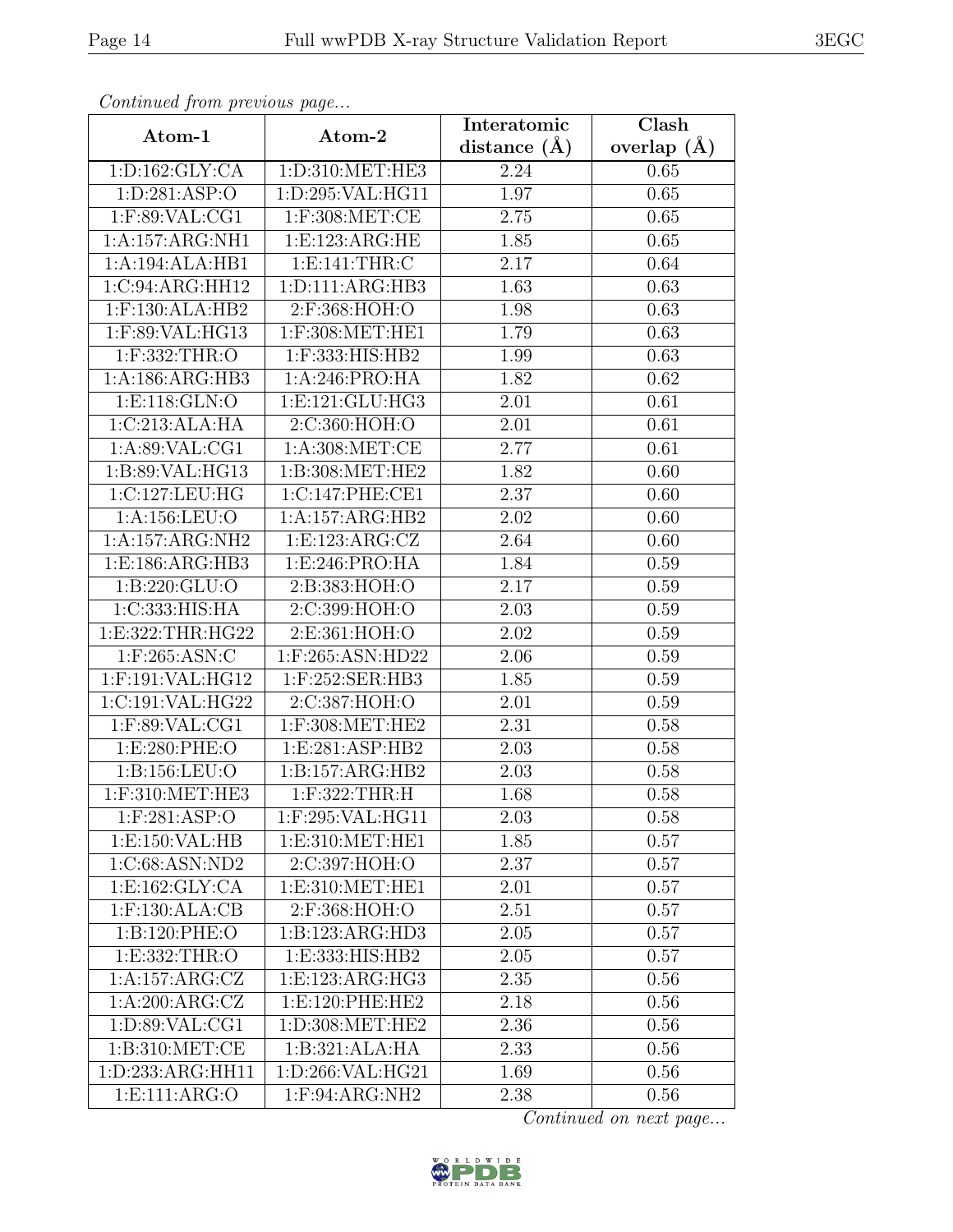| Continued from previous page |                               | Interatomic    | Clash         |
|------------------------------|-------------------------------|----------------|---------------|
| Atom-1                       | Atom-2                        | distance $(A)$ | overlap $(A)$ |
| 1:E:237:ILE:O                | 1: E: 241: THR: HG23          | 2.06           | 0.56          |
| 1:A:231:ASN:O                | 1:A:256:ILE:HA                | 2.05           | 0.56          |
| $1: A:280:$ PHE:O            | 1:A:281:ASP:HB2               | 2.06           | 0.56          |
| 1:B:186:ARG:HB3              | 1:B:246:PRO:HA                | 1.88           | 0.56          |
| 1: D:89: VAL:CG1             | 1: D:308: MET:CE              | 2.84           | 0.55          |
| 1:B:231:ASN:O                | 1:B:256:ILE:HA                | 2.07           | 0.55          |
| 1:C:156:LEU:O                | 1:C:157:ARG:HB2               | 2.06           | 0.55          |
| 1:B:306:GLU:HG3              | 1:B:324:MET:HE1               | 1.89           | 0.55          |
| 1:E:179:LEU:HD11             | 1:E:278:VAL:HG22              | 1.89           | 0.54          |
| 1:F:162:GLY:HA2              | $1:$ F:310:MET:HE3            | 1.88           | 0.54          |
| 1:F:280:PHE:O                | 1:F:281:ASP:HB2               | 2.08           | 0.54          |
| 1:C:280:PHE:O                | 1:C:281:ASP:HB2               | 2.07           | 0.54          |
| 1:A:137:ASP:CB               | 1:E:66:ARG:CZ                 | 2.86           | 0.54          |
| 1: E: 254: HIS: O            | 1: E: 258: GLU: HG3           | 2.08           | 0.54          |
| 1:A:280:PHE:HA               | 1:A:296:VAL:HG13              | 1.89           | 0.54          |
| 1:B:281:ASP:O                | 1:B:295:VAL:HG11              | 2.08           | 0.54          |
| 1:B:327:GLN:HB3              | 2:B:371:HOH:O                 | 2.07           | 0.54          |
| 1:A:233:ARG:HH11             | 1:A:266:VAL:HG21              | 1.74           | 0.53          |
| 1:C:332:THR:O                | 1:C:333:HIS:HB2               | 2.08           | 0.53          |
| 1:C:231:ASN:O                | 1:C:256:ILE:HA                | 2.08           | 0.53          |
| 1:E:191:VAL:HG12             | 1:E:252:SER:HB3               | 1.90           | 0.53          |
| 1:A:140:ARG:NH1              | 1:E:66:ARG:HD2                | 2.24           | 0.53          |
| 1:B:218:ARG:HH11             | 1:B:244:ASP:HB2               | 1.73           | 0.53          |
| 1:B:310:MET:HE3              | 1:B:321:ALA:C                 | 2.29           | 0.53          |
| 1:C:121:GLU:HA               | 1:C:123:ARG:NH1               | 2.23           | 0.52          |
| 1:C:94:ARG:NH1               | 1:D:111:ARG:HB3               | 2.24           | $0.52\,$      |
| 1:A:301:ARG:NH1              | 1:B:78:GLU:OE1                | 2.42           | 0.52          |
| $1:$ F:231:ASN:O             | $1:$ F:256:ILE:HA             | 2.09           | 0.52          |
| 1: D:68: ASN: N              | 1: D: 125: ASP: OD1           | 2.40           | 0.52          |
| 1:A:137:ASP:CB               | 1:E:66:ARG:HH22               | 2.23           | 0.51          |
| 1:B:74:VAL:HA                | 1:B:130:ALA:HB3               | 1.92           | 0.51          |
| 1:C:218:ARG:HH11             | 1:C:244:ASP:HB2               | 1.74           | 0.51          |
| 1:C:255:ARG:NH1              | 2:C:389:HOH:O                 | 2.43           | 0.51          |
| 1:E:167:GLU:OE1              | 1:E:170:ARG:NH2               | 2.43           | 0.51          |
| $1:$ F:68:ASN:N              | $1:$ F:125:ASP:OD1            | 2.41           | 0.51          |
| 1:F:152:VAL:O                | 1:F:153:ASN:HB3               | 2.10           | 0.51          |
| 1:F:233:ARG:HH11             | 1:F:266:VAL:HG21              | 1.76           | 0.51          |
| 1:E:162:GLY:C                | 1:E:310:MET:HE1               | 2.31           | 0.51          |
| 1:C:265:ASN:C                | 1:C:265:ASN:HD22              | 2.14           | 0.50          |
| 1:B:277:ILE:HG22             | 1:B:293:LEU:HD21              | 1.92           | 0.50          |
| 1:D:316:GLU:OE2              | $2: D: 383: H\overline{OH:O}$ | 2.20           | 0.50          |

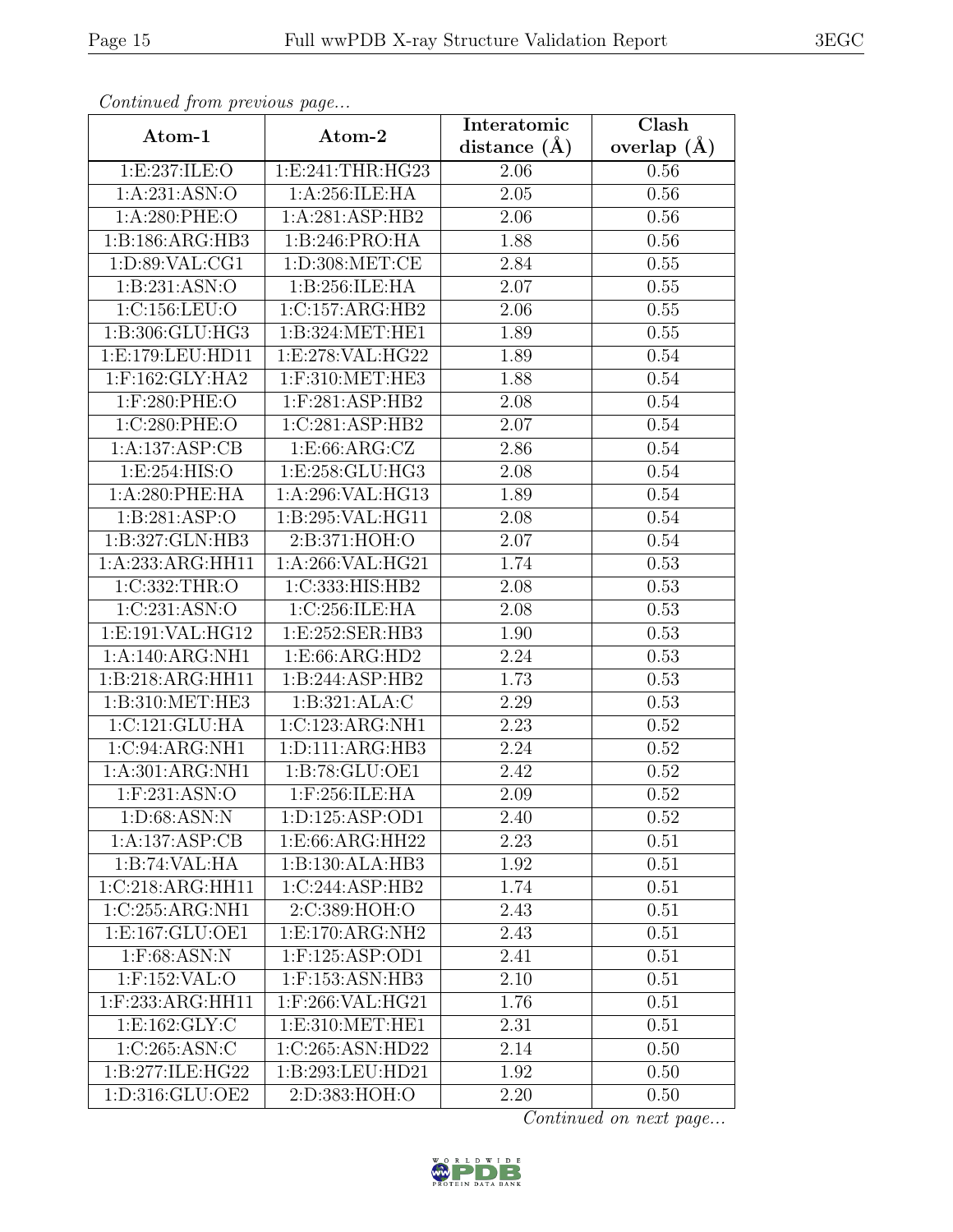| Continued from previous page |                     | Interatomic       | Clash         |
|------------------------------|---------------------|-------------------|---------------|
| Atom-1                       | Atom-2              | distance $(A)$    | overlap $(A)$ |
| 1: D:74: VAL: HA             | 1:D:130:ALA:HB3     | 1.94              | 0.49          |
| 1:E:322:THR:CG2              | 2:E:361:HOH:O       | $\overline{2.59}$ | 0.49          |
| 1:C:233:ARG:HD3              | 1:C:262:GLN:HB3     | 1.94              | 0.49          |
| 1:A:218:ARG:HH11             | 1:A:244:ASP:HB2     | 1.77              | 0.49          |
| $1:$ F:89:VAL:CG1            | 1:F:308:MET:HE1     | 2.39              | 0.49          |
| 1: E: 235: GLY:O             | 1:E:239:VAL:HG13    | 2.12              | 0.49          |
| 1:B:218:ARG:O                | 1:B:221:TRP:HB2     | $\overline{2.13}$ | 0.49          |
| 1:B:310:MET:HE1              | 1:B:322:THR:O       | 2.13              | 0.49          |
| 1:C:117:GLY:O                | 1:C:121:GLU:HG3     | 2.12              | 0.49          |
| 1:C:127:LEU:HG               | 1:C:147:PHE:HE1     | 1.75              | 0.49          |
| $1:$ F:74:VAL:HA             | 1:F:130:ALA:HB3     | 1.95              | 0.49          |
| 1:A:157:ARG:NH1              | 1: E: 123: ARG: HD2 | 2.22              | 0.49          |
| 1:D:218:ARG:HH11             | 1:D:244:ASP:HB2     | 1.77              | 0.49          |
| 1:B:280:PHE:O                | 1:B:281:ASP:HB2     | 2.14              | 0.48          |
| 1:E:121:GLU:HA               | 1:E:123:ARG:NH1     | 2.28              | 0.48          |
| 1:E:265:ASN:HD22             | 1:E:265:ASN:C       | 2.16              | 0.48          |
| 1:B:280:PHE:HA               | 1:B:296:VAL:HG13    | 1.95              | 0.48          |
| 1:E:89:VAL:CG1               | 1: E: 308: MET: CE  | 2.86              | 0.48          |
| 1:C:231:ASN:HD22             | 1:C:231:ASN:HA      | 1.36              | 0.48          |
| 1:A:219:GLN:HB3              | 1:E:135:GLU:OE1     | 2.09              | 0.48          |
| 1:F:186:ARG:HB3              | 1:F:246:PRO:HA      | 1.95              | 0.48          |
| 1:D:127:LEU:HG               | 1: D: 147: PHE: CE1 | 2.49              | 0.48          |
| 1:D:277:ILE:HG22             | 1:D:293:LEU:HD21    | 1.94              | 0.48          |
| 1:A:140:ARG:NH1              | 1: E:66: ARG:CD     | 2.76              | 0.48          |
| 1:D:89:VAL:HG13              | 1: D: 308: MET: HE1 | 1.92              | 0.48          |
| 1: D: 186: ARG: HB3          | 1:D:246:PRO:HA      | 1.96              | 0.47          |
| 1:D:332:THR:O                | 1:D:333:HIS:HB2     | 2.14              | 0.47          |
| $1:C:162:GLY:H\overline{A2}$ | 1:C:310:MET:HE3     | 1.94              | 0.47          |
| 1:C:333:HIS:HD2              | 2:C:399:HOH:O       | 1.95              | 0.47          |
| 1:E:128:ILE:HG13             | 1:E:311:LEU:HD22    | 1.96              | 0.47          |
| 1:A:129:LEU:O                | 1:A:131:PRO:HD3     | 2.15              | 0.47          |
| 1:D:285:TRP:HA               | 1:D:288:PHE:CD2     | 2.49              | 0.47          |
| 1:C:120:PHE:O                | 1:C:123:ARG:HD3     | 2.14              | 0.47          |
| 1:C:167:GLU:OE1              | 1:C:170:ARG:NH2     | 2.48              | 0.47          |
| 1:E:218:ARG:HH11             | 1: E:244: ASP:CB    | 2.24              | 0.47          |
| 1:B:231:ASN:HD22             | 1:B:231:ASN:HA      | 1.43              | 0.47          |
| 1:A:94:ARG:HH12              | 1:B:111:ARG:HB3     | 1.80              | 0.47          |
| 1: D: 218: ARG: HD3          | 1:D:221:TRP:CZ2     | 2.49              | 0.47          |
| 1:C:233:ARG:HH11             | 1:C:266:VAL:HG21    | 1.79              | 0.47          |
| 1:D:231:ASN:O                | 1:D:256:ILE:HA      | 2.15              | 0.46          |
| 1:E:280:PHE:O                | 1: E:281: ASP:CB    | 2.63              | 0.46          |

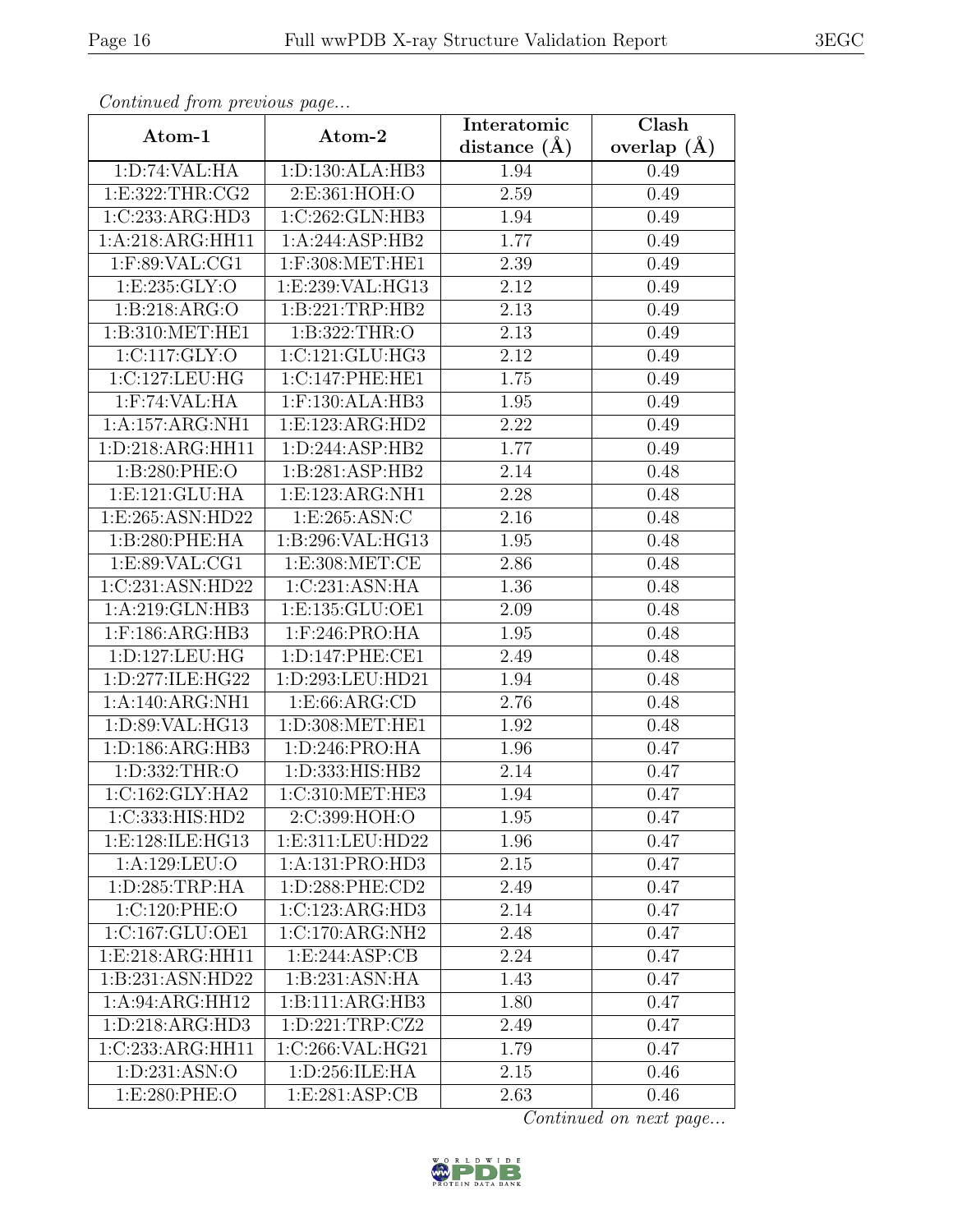| Continued from previous page        |                                 | Interatomic       | Clash         |
|-------------------------------------|---------------------------------|-------------------|---------------|
| Atom-1                              | Atom-2                          | distance $(A)$    | overlap $(A)$ |
| 1:F:179:LEU:HD11                    | 1:F:278:VAL:HG22                | 1.98              | 0.46          |
| 1: A:235: GLY:O                     | 1:A:239:VAL:HG13                | 2.14              | 0.46          |
| $1: A:288:$ PHE:O                   | 2:A:362:HOH:O                   | 2.20              | 0.46          |
| 1:A:254:HIS:O                       | 1:A:258:GLU:HG3                 | 2.15              | 0.46          |
| 1:E:200:ARG:HH21                    | 1:E:200:ARG:HG2                 | 1.81              | 0.46          |
| 1: A:231: ASN: HA                   | 1:A:231:ASN:HD22                | 1.52              | 0.45          |
| 1: B:89: VAL:CG1                    | $1: \overline{B:308:MET:CE}$    | 2.88              | 0.45          |
| 1:C:222:ILE:CG2                     | 2:C:387:HOH:O                   | 2.63              | 0.45          |
| 1:C:333:HIS:CD2                     | 2:C:399:HOH:O                   | 2.67              | 0.45          |
| 1:B:233:ARG:HH11                    | 1:B:266:VAL:HG21                | 1.81              | 0.45          |
| 1:D:265:ASN:HD22                    | 1: D:265: ASN: C                | 2.19              | 0.45          |
| 1:E:128:ILE:HD12                    | 1:E:308:MET:HE1                 | 1.98              | 0.45          |
| 1:F:119:PHE:O                       | 1:F:124:VAL:HG22                | 2.16              | 0.45          |
| 1:A:150:VAL:HB                      | 1: A:310: MET:HE1               | 1.98              | 0.45          |
| $1:$ F:218:ARG:HD3                  | 1:F:221:TRP:CZ2                 | 2.51              | 0.45          |
| 1:F:191:VAL:HA                      | 1:F:252:SER:OG                  | 2.17              | 0.45          |
| 1:C:207:ARG:O                       | 1:C:211:SER:HB2                 | 2.17              | 0.45          |
| $1:B:157:ARG:\overline{\mathbf{N}}$ | 2:B:390:HOH:O                   | 2.50              | 0.44          |
| 1:D:235:GLY:O                       | 1:D:239:VAL:HG13                | 2.17              | 0.44          |
| 1:E:231:ASN:HD22                    | 1:E:231:ASN:HA                  | 1.48              | 0.44          |
| 1:A:265:ASN:C                       | 1:A:265:ASN:HD22                | 2.21              | 0.44          |
| 1:B:136:HIS:HB3                     | 1:B:139:LEU:HD12                | 2.00              | 0.44          |
| 1:C:186:ARG:HB3                     | 1:C:246:PRO:HA                  | 1.98              | 0.44          |
| 1:C:222:ILE:HG23                    | 2:C:387:HOH:O                   | $\overline{2.16}$ | 0.44          |
| 1:D:179:LEU:HD11                    | 1:D:278:VAL:HG22                | $2.00\,$          | 0.44          |
| 1:D:129:LEU:O                       | 1:D:131:PRO:HD3                 | 2.17              | 0.44          |
| 1:A:167:GLU:HG2                     | 1:A:328:THR:HG23                | 1.99              | 0.44          |
| $1:B:232:GLY:H\overline{A2}$        | 2:B:388:HOH:O                   | 2.16              | 0.44          |
| 1:B:121:GLU:HA                      | 1:B:123:ARG:NH1                 | 2.33              | 0.44          |
| 1:C:280:PHE:O                       | 1:C:281:ASP:CB                  | 2.65              | 0.44          |
| 1:F:121:GLU:HA                      | 1:F:123:ARG:NH1                 | 2.33              | 0.44          |
| 1:B:218:ARG:HD3                     | 1:B:221:TRP:CZ2                 | 2.53              | 0.43          |
| 1:F:120:PHE:O                       | 1:F:123:ARG:HD3                 | 2.18              | 0.43          |
| 1:B:167:GLU:O                       | 1:B:167:GLU:HG3                 | 2.18              | 0.43          |
| 1:D:118:GLN:O                       | 1: D: 121: GLU: HG3             | 2.18              | 0.43          |
| 1: B:310: MET:CE                    | 1:B:322:THR:N                   | 2.52              | 0.43          |
| 1:E:129:EU:O                        | $1: E: 151: ALA: \overline{HA}$ | 2.18              | 0.43          |
| 1:A:94:ARG:NH1                      | 1:B:111:ARG:HB3                 | 2.33              | 0.43          |
| 1: E: 138: TYR: O                   | 1:E:142:GLU:HB2                 | 2.18              | 0.43          |
| 1:B:194:ALA:HB3                     | 1:C:113:ARG:HH12                | 1.64              | 0.43          |
| 1:E:299:PRO:HG3                     | 1:E:327:GLN:O                   | 2.19              | 0.43          |

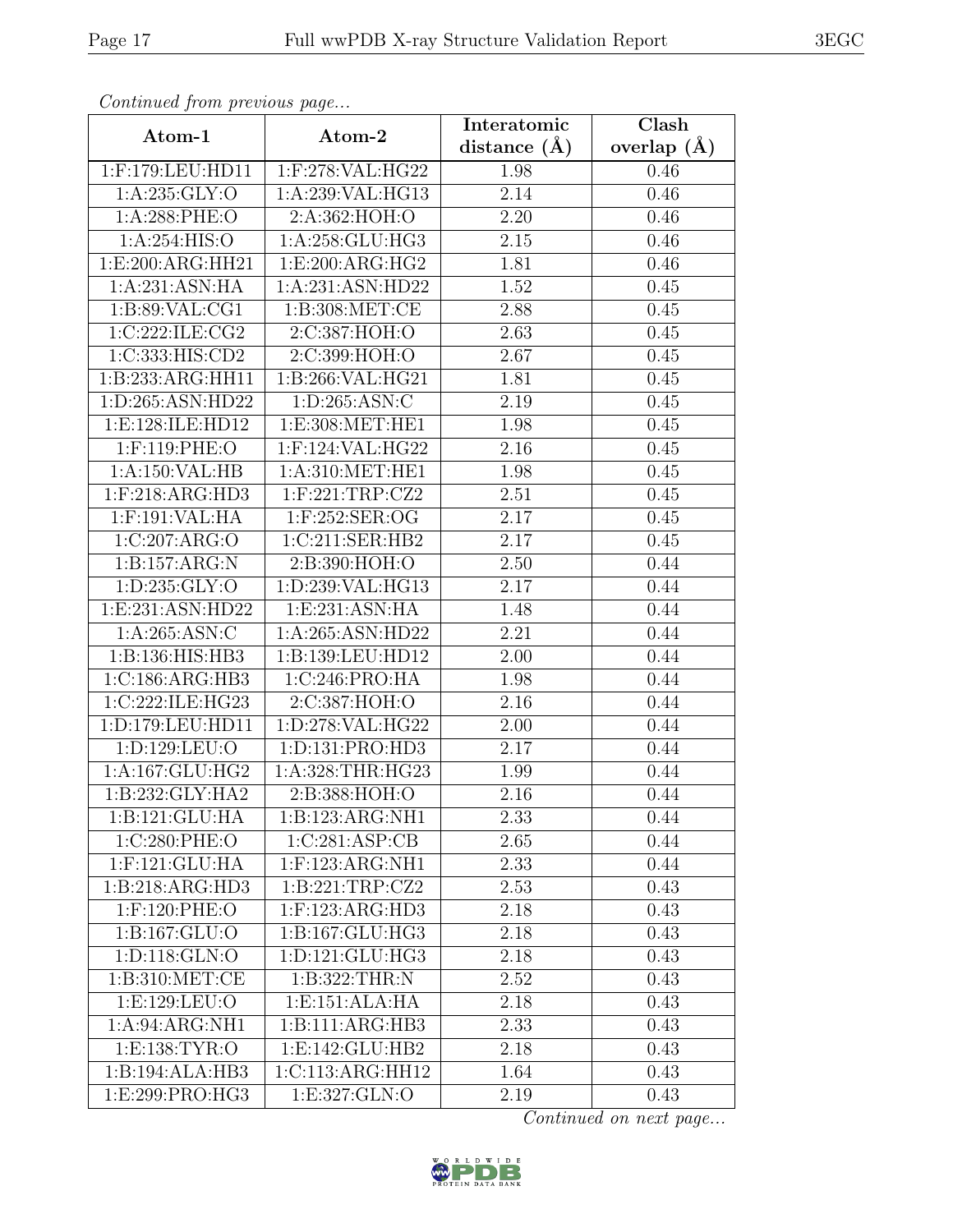| Continued from previous page |                    | Interatomic       | Clash         |
|------------------------------|--------------------|-------------------|---------------|
| Atom-1                       | Atom-2             | distance $(A)$    | overlap $(A)$ |
| 1:F:231:ASN:HA               | 1:F:231:ASN:HD22   | 1.55              | 0.43          |
| 1:F:332:THR:O                | $1:$ F:333:HIS:CB  | 2.67              | 0.43          |
| 1: B: 152: VAL: O            | 1:B:153:ASN:HB3    | 2.19              | 0.43          |
| 1:C:150:VAL:HB               | 1:C:310:MET:HE1    | 2.01              | 0.43          |
| 1:A:157:ARG:NE               | 1:E:123:ARG:HG3    | 2.34              | 0.43          |
| 1:A:280:PHE:O                | 1: A:281: ASP:CB   | 2.67              | 0.43          |
| 1: D:281: ASP:O              | 1: D:295: VAL:CG1  | 2.66              | 0.43          |
| 1:C:290:ASP:HA               | 1:C:291:PRO:HA     | 1.90              | 0.42          |
| 1:A:127:LEU:HG               | 1:A:147:PHE:CE1    | 2.54              | 0.42          |
| 1:A:272:GLY:HA3              | 1:A:273:PRO:HD3    | 1.90              | 0.42          |
| 1:B:333:HIS:HB3              | 2:B:400:HOH:O      | 2.19              | 0.42          |
| 1:F:128:ILE:HG13             | 1:F:311:LEU:HD22   | 2.01              | 0.42          |
| 1:A:207:ARG:O                | 1:A:211:SER:HB2    | 2.20              | 0.42          |
| 1:B:270:ARG:N                | 1:B:274:ASP:OD2    | 2.53              | 0.42          |
| 1:A:137:ASP:CB               | 1:E:66:ARG:NH1     | 2.83              | 0.42          |
| 1:C:192:GLY:N                | 1:C:256:ILE:HD11   | 2.34              | 0.42          |
| 1:A:301:ARG:HD3              | 1:B:78:GLU:OE2     | 2.20              | 0.42          |
| $1:$ F:138:TYR:O             | 1:F:142:GLU:HB2    | 2.19              | 0.42          |
| 1:C:178:TYR:CE2              | 1:C:182:ARG:HD2    | 2.55              | 0.42          |
| $1:$ F:113:ARG:HG3           | $1:$ F:138:TYR:CE1 | 2.54              | 0.42          |
| 1:A:218:ARG:HD3              | 1:A:221:TRP:CZ2    | 2.54              | 0.42          |
| 1:A:332:THR:O                | 1:A:333:HIS:HB2    | 2.19              | 0.42          |
| 1: A: 138: TYR: O            | 1:A:142:GLU:HB2    | 2.19              | 0.42          |
| 1:C:113:ARG:HG3              | 1:C:138:TYR:CE1    | $\overline{2.56}$ | 0.41          |
| 1:D:231:ASN:HA               | 1:D:231:ASN:HD22   | 1.58              | 0.41          |
| 1:B:187:ILE:HG12             | 1:B:248:ALA:HB3    | 2.01              | 0.41          |
| 1:F:118:GLN:O                | $1:$ F:122:ARG:HG3 | 2.21              | 0.41          |
| 1:B:290:ASP:HA               | 1:B:291:PRO:HA     | 1.93              | 0.41          |
| 1: E: 141: THR: OG1          | 1:E:142:GLU:OE2    | 2.38              | 0.41          |
| 1: E: 167: GLU:O             | 1:E:167:GLU:HG3    | 2.20              | 0.41          |
| 1:C:306:GLU:HG3              | 1:C:324:MET:HE1    | 2.02              | 0.41          |
| 1:B:324:MET:HE1              | 1:B:326:LEU:HD11   | 2.03              | 0.41          |
| 1:F:272:GLY:HA3              | 1:F:273:PRO:HD3    | 1.89              | 0.41          |
| 1:A:285:TRP:HD1              | 2:B:373:HOH:O      | 2.02              | 0.41          |
| 1: B:91: SER:O               | 1:B:95[B]:HIS:HD2  | 1.98              | 0.41          |
| 1:F:192:GLY:O                | $1:$ F:193:SER:C   | 2.59              | 0.41          |
| 1:A:301:ARG:HH11             | 1: B:78: GLU:CD    | 2.24              | 0.41          |
| 1:C:324:MET:CE               | 1:C:326:LEU:HD21   | 2.50              | 0.41          |
| 1:A:277:ILE:HG22             | 1:A:293:LEU:HD21   | 2.02              | 0.41          |
| 1:A:290:ASP:HA               | 1:A:291:PRO:HA     | 1.94              | 0.41          |
| 1:E:203:LEU:O                | 1:E:206:PHE:HB3    | 2.19              | 0.41          |

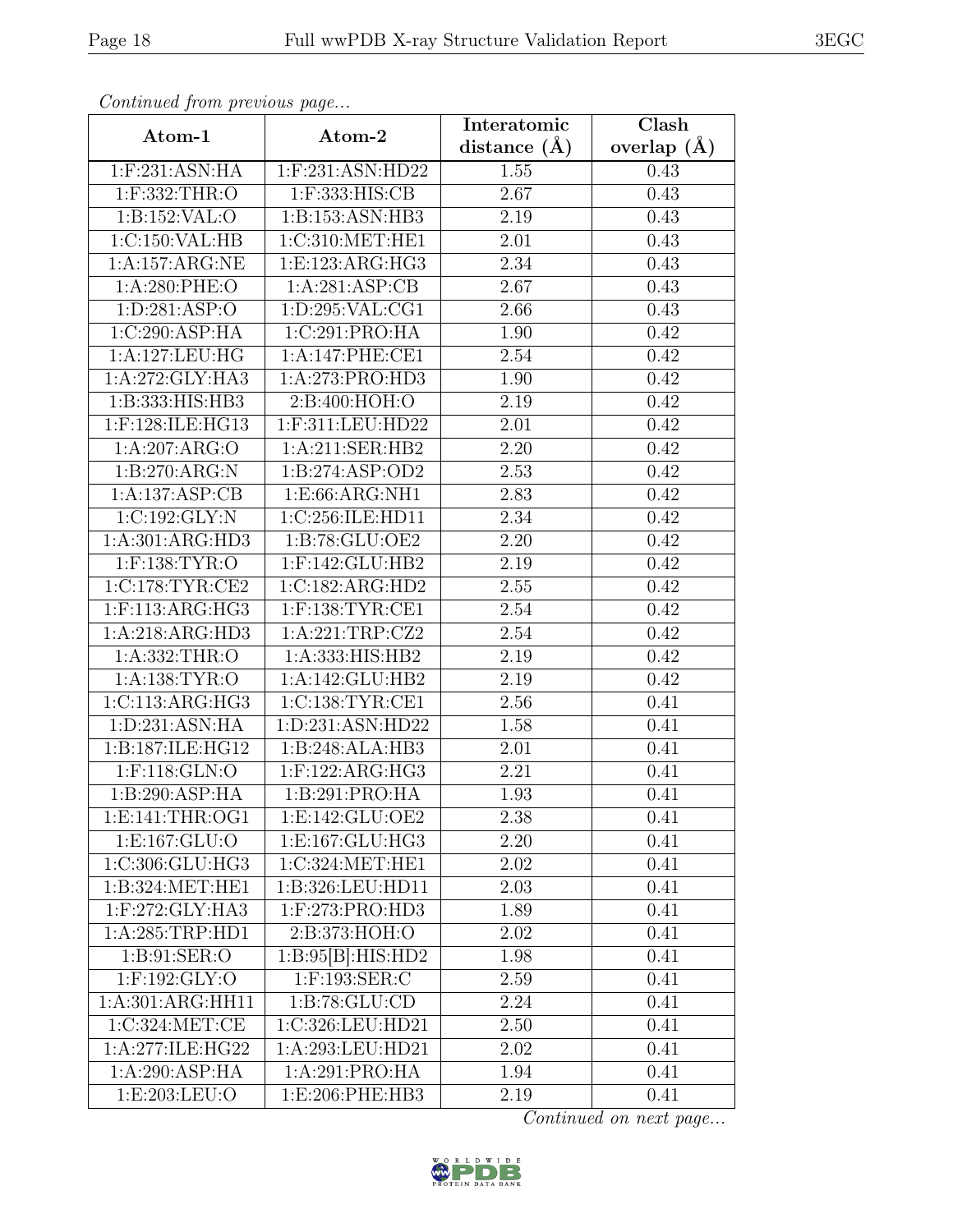| OLU |  |
|-----|--|
|     |  |
|     |  |
|     |  |
|     |  |

| Atom-1              | Atom-2              | Interatomic    | Clash           |
|---------------------|---------------------|----------------|-----------------|
|                     |                     | distance $(A)$ | overlap $(\AA)$ |
| 1: D: 207: ARG:O    | 1: D: 211: SER: HB2 | 2.21           | 0.40            |
| 1: E:290: ASP: HA   | 1: E:291: PRO:HA    | 1.95           | 0.40            |
| 1:A:167:GLU:HB2     | 2:A:351:HOH:O       | 2.21           | 0.40            |
| 1:A:264:LEU:HD23    | 1:A:264:LEU:HA      | 1.97           | 0.40            |
| 1:C:78:GLU:OE2      | 1: D: 301: ARG: HD3 | 2.21           | 0.40            |
| 1:E:233:ARG:HH11    | 1:E:266:VAL:HG21    | 1.87           | 0.40            |
| $1:$ F:103:ALA:HB2  | 1:F:119:PHE:CZ      | 2.56           | 0.40            |
| 1:A:111:ARG:HB3     | 1:B:94:ARG:HH12     | 1.87           | 0.40            |
| 1: D: 255: ARG: NH1 | 2:D:363:HOH:O       | 2.55           | 0.40            |

All (4) symmetry-related close contacts are listed below. The label for Atom-2 includes the symmetry operator and encoded unit-cell translations to be applied.

| Atom-1            | Atom-2                     | Interatomic<br>distance $(\AA)$ | Clash<br>overlap $(A)$ |
|-------------------|----------------------------|---------------------------------|------------------------|
| 1: E:218: ARG:NH2 | $1:$ F:207:ARG:NH2[1 556]  | 1.77                            | 0.43                   |
| 1:B:123:ARG:CG    | 1:B:270:ARG:NH1[1]<br>454  | 2.00                            | 0.20                   |
| 1:C:302:ARG:NH1   | 2:D:352:HOH:O[1<br>4551    | 2.09                            | 0.11                   |
| 1:C:123:ARG:CG    | 1:C:270:ARG:NH1[1]<br>5561 | 2.11                            | 0.09                   |

# 5.3 Torsion angles (i)

#### 5.3.1 Protein backbone (i)

In the following table, the Percentiles column shows the percent Ramachandran outliers of the chain as a percentile score with respect to all X-ray entries followed by that with respect to entries of similar resolution.

The Analysed column shows the number of residues for which the backbone conformation was analysed, and the total number of residues.

| Mol | Chain      | Analysed        | Favoured   | Allowed    | Outliers |    | Percentiles |
|-----|------------|-----------------|------------|------------|----------|----|-------------|
|     | A          | $255/291$ (88%) | 248 (97%)  | $6(2\%)$   | $1(0\%)$ | 34 | 38          |
|     | B          | $256/291(88\%)$ | 251 (98%)  | $4(2\%)$   | $1(0\%)$ | 34 | 38          |
| 1   | $\rm C$    | $255/291$ (88%) | 248 (97%)  | $5(2\%)$   | $2(1\%)$ | 19 | 20          |
| 1   | D          | 258/291(89%)    | 248 (96%)  | $9(4\%)$   | $1(0\%)$ | 34 | 38          |
| 1   | E          | $255/291$ (88%) | 247 (97%)  | 7(3%)      | $1(0\%)$ | 34 | 38          |
| 1   | $_{\rm F}$ | 258/291(89%)    | 250 (97%)  | 7(3%)      | $1(0\%)$ | 34 | 38          |
| All | All        | 1537/1746 (88%) | 1492 (97%) | 38 $(2\%)$ | $7(0\%)$ | 29 | 32          |

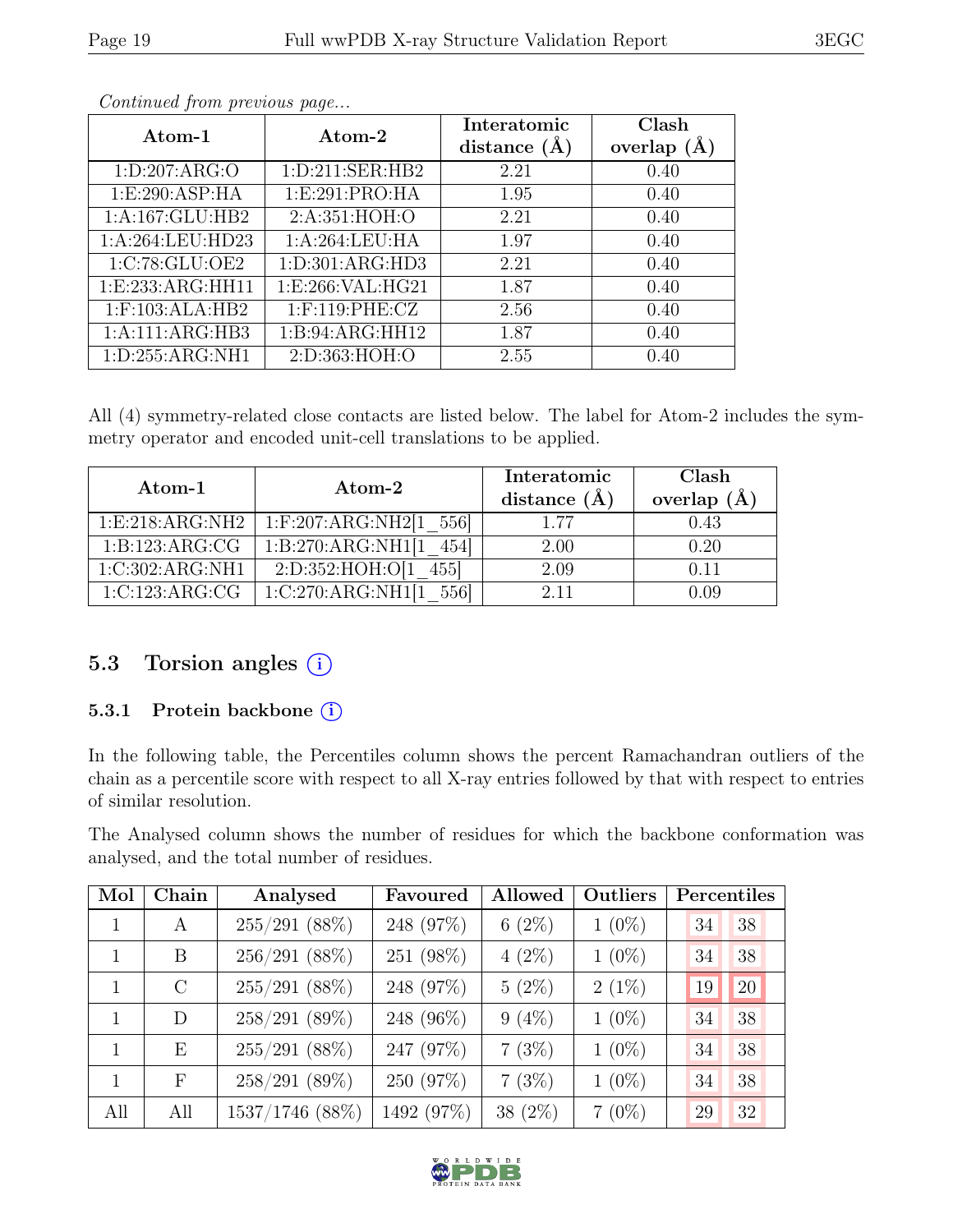| All (7) Ramachandran outliers are listed below: |
|-------------------------------------------------|
|-------------------------------------------------|

| Mol | Chain     | Res | Type                    |
|-----|-----------|-----|-------------------------|
|     | В         | 281 | $\overline{\text{ASP}}$ |
|     | А         | 281 | <b>ASP</b>              |
|     | $\bigcap$ | 281 | ASP                     |
|     | $\Box$    | 281 | <b>ASP</b>              |
|     | E         | 281 | <b>ASP</b>              |
|     | C         | 153 | <b>ASN</b>              |
|     | F         | 281 | <b>ASP</b>              |

#### 5.3.2 Protein side chains  $(i)$

In the following table, the Percentiles column shows the percent sidechain outliers of the chain as a percentile score with respect to all X-ray entries followed by that with respect to entries of similar resolution.

The Analysed column shows the number of residues for which the sidechain conformation was analysed, and the total number of residues.

| Mol | Chain         | Analysed        | Rotameric  | Outliers   | Percentiles         |
|-----|---------------|-----------------|------------|------------|---------------------|
|     | $\mathsf{A}$  | 209/233 (90%)   | 190 (91%)  | 19 (9%)    | 8 <sup>1</sup>      |
|     | <sub>B</sub>  | 210/233 (90%)   | 190 (90%)  | $20(10\%)$ | 7 <sup>1</sup><br>8 |
|     | $\mathcal{C}$ | 209/233 (90%)   | 189 (90%)  | $20(10\%)$ | $\overline{7}$      |
| 1   | D             | 209/233 (90%)   | 189 (90%)  | $20(10\%)$ | $\overline{7}$      |
|     | E             | 209/233 (90%)   | 187 (90%)  | $22(10\%)$ | $6\overline{6}$     |
|     | $_{\rm F}$    | 209/233 (90%)   | 189 (90%)  | $20(10\%)$ | 7 <sup>1</sup>      |
| All | All           | 1255/1398 (90%) | 1134 (90%) | 121 (10%)  |                     |

All (121) residues with a non-rotameric sidechain are listed below:

| Mol | Chain | Res | <b>Type</b> |
|-----|-------|-----|-------------|
| 1   | А     | 66  | $\rm{ARG}$  |
| 1   | A     | 113 | $\rm{ARG}$  |
| 1   | A     | 121 | <b>GLU</b>  |
| 1   | A     | 140 | $\rm{ARG}$  |
| 1   | A     | 142 | GLU         |
| 1   | A     | 156 | <b>LEU</b>  |
| 1   | A     | 200 | $\rm{ARG}$  |
| 1   | A     | 211 | <b>SER</b>  |
| 1   | А     | 217 | VAL         |
| 1   |       | 218 | $\rm{ARG}$  |

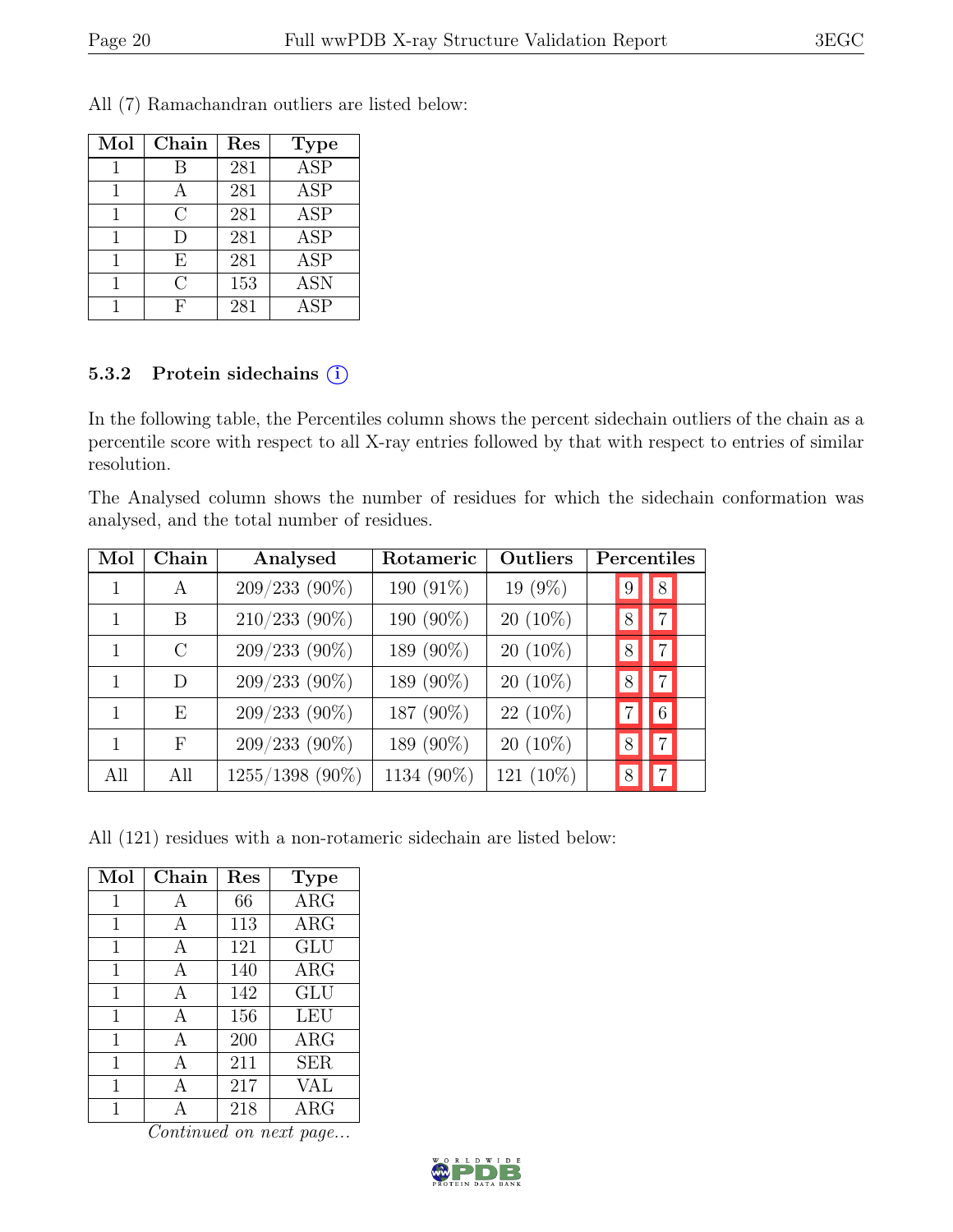| Mol            | $\boldsymbol{\theta}$<br>Chain                                                                                                                                                                     | Res              | x.<br>$\overline{v}$<br>$\overline{\text{Type}}$ |
|----------------|----------------------------------------------------------------------------------------------------------------------------------------------------------------------------------------------------|------------------|--------------------------------------------------|
| $\mathbf{1}$   | $\overline{A}$                                                                                                                                                                                     | 231              | <b>ASN</b>                                       |
| $\overline{1}$ | A                                                                                                                                                                                                  | 249              | <b>LEU</b>                                       |
| $\overline{1}$ | $\overline{A}$                                                                                                                                                                                     | 265              | $\overline{\text{ASN}}$                          |
| $\mathbf 1$    | $\overline{A}$                                                                                                                                                                                     | 283              | LEU                                              |
| $\mathbf{1}$   | $\overline{A}$                                                                                                                                                                                     | 289              | <b>LEU</b>                                       |
| $\mathbf 1$    | $\overline{\rm A}$                                                                                                                                                                                 | 295              | VAL                                              |
| $\overline{1}$ | $\overline{A}$                                                                                                                                                                                     | 296              | <b>VAL</b>                                       |
| $\mathbf{1}$   | $\overline{A}$                                                                                                                                                                                     | 326              | <b>LEU</b>                                       |
| $\mathbf{1}$   | $\overline{A}$                                                                                                                                                                                     | 329              | <b>ARG</b>                                       |
| $\mathbf{1}$   | $\overline{\mathrm{B}}$                                                                                                                                                                            | 66               | $\overline{\rm{ARG}}$                            |
| $\mathbf{1}$   | $\overline{\mathbf{B}}$                                                                                                                                                                            | 121              | $\overline{\text{GLU}}$                          |
| $\mathbf{1}$   | $\overline{\mathrm{B}}$                                                                                                                                                                            | 140              | $\overline{\text{ARG}}$                          |
| $\mathbf{1}$   | $\overline{\mathbf{B}}$                                                                                                                                                                            | 142              | GLU                                              |
| $\mathbf{1}$   | $\boldsymbol{B}$                                                                                                                                                                                   | <b>156</b>       | <b>LEU</b>                                       |
| $\mathbf{1}$   | $\overline{\mathrm{B}}$                                                                                                                                                                            | 200              | $\overline{\rm{ARG}}$                            |
| $\mathbf{1}$   | $\bar{\text{B}}$                                                                                                                                                                                   | 211              | <b>SER</b>                                       |
| $\overline{1}$ | $\overline{\mathrm{B}}$                                                                                                                                                                            | $\overline{217}$ | <b>VAL</b>                                       |
| $\mathbf{1}$   | $\boldsymbol{B}$                                                                                                                                                                                   | 218              | $\rm{ARG}$                                       |
| $\mathbf{1}$   | $\overline{\mathrm{B}}$                                                                                                                                                                            | 231              | <b>ASN</b>                                       |
| $\mathbf{1}$   | $\overline{\mathrm{B}}$                                                                                                                                                                            | 249              | LEU                                              |
| $\mathbf{1}$   | $\boldsymbol{B}$                                                                                                                                                                                   | 265              | <b>ASN</b>                                       |
| $\overline{1}$ | $\overline{\mathrm{B}}$                                                                                                                                                                            | 283              | LEU                                              |
| $\mathbf 1$    | $\overline{\mathbf{B}}$                                                                                                                                                                            | 289              | LEU                                              |
| $\mathbf{1}$   | $\overline{\mathrm{B}}$                                                                                                                                                                            | 293              | <b>LEU</b>                                       |
| $\mathbf{1}$   | $\overline{B}$                                                                                                                                                                                     | 295              | VAL                                              |
| $\mathbf{1}$   | $\overline{\mathrm{B}}$                                                                                                                                                                            | 296              | <b>VAL</b>                                       |
| $\mathbf{1}$   | $\overline{\mathrm{B}}$                                                                                                                                                                            | 324              | <b>MET</b>                                       |
| $\mathbf{1}$   | $\overline{\mathrm{B}}$                                                                                                                                                                            | 326              | <b>LEU</b>                                       |
| 1              | $\overline{\mathrm{B}}$                                                                                                                                                                            | 329              | $\rm{ARG}$                                       |
| $\mathbf 1$    | $\overline{C}$ $\overline{C}$ $\overline{C}$ $\overline{C}$ $\overline{C}$ $\overline{C}$ $\overline{C}$ $\overline{C}$ $\overline{C}$ $\overline{C}$ $\overline{C}$ $\overline{C}$ $\overline{C}$ | 66               | $\rm{ARG}$                                       |
| $\overline{1}$ |                                                                                                                                                                                                    | 94               | $\overline{\rm{ARG}}$                            |
| $\overline{1}$ |                                                                                                                                                                                                    | 121              | $\overline{\text{GLU}}$                          |
| $\mathbf 1$    |                                                                                                                                                                                                    | 140              | $\overline{\text{ARG}}$                          |
| $\overline{1}$ |                                                                                                                                                                                                    | 142              | $\overline{\text{GLU}}$                          |
| $\mathbf 1$    |                                                                                                                                                                                                    | <b>200</b>       | $\overline{\text{ARG}}$                          |
| $\overline{1}$ |                                                                                                                                                                                                    | $\frac{1}{211}$  | $\overline{\text{SER}}$                          |
| $\mathbf 1$    |                                                                                                                                                                                                    | 217              | $\frac{\text{VAL}}{\text{ARG}}$                  |
| $\mathbf 1$    |                                                                                                                                                                                                    | 218              |                                                  |
| $\mathbf 1$    |                                                                                                                                                                                                    | 231              | ASN <sup>-</sup>                                 |
| $\overline{1}$ |                                                                                                                                                                                                    | 249              | LEU                                              |
| $\overline{1}$ |                                                                                                                                                                                                    | 265              | <b>ASN</b>                                       |
| $\overline{1}$ |                                                                                                                                                                                                    | 283              | LEU                                              |

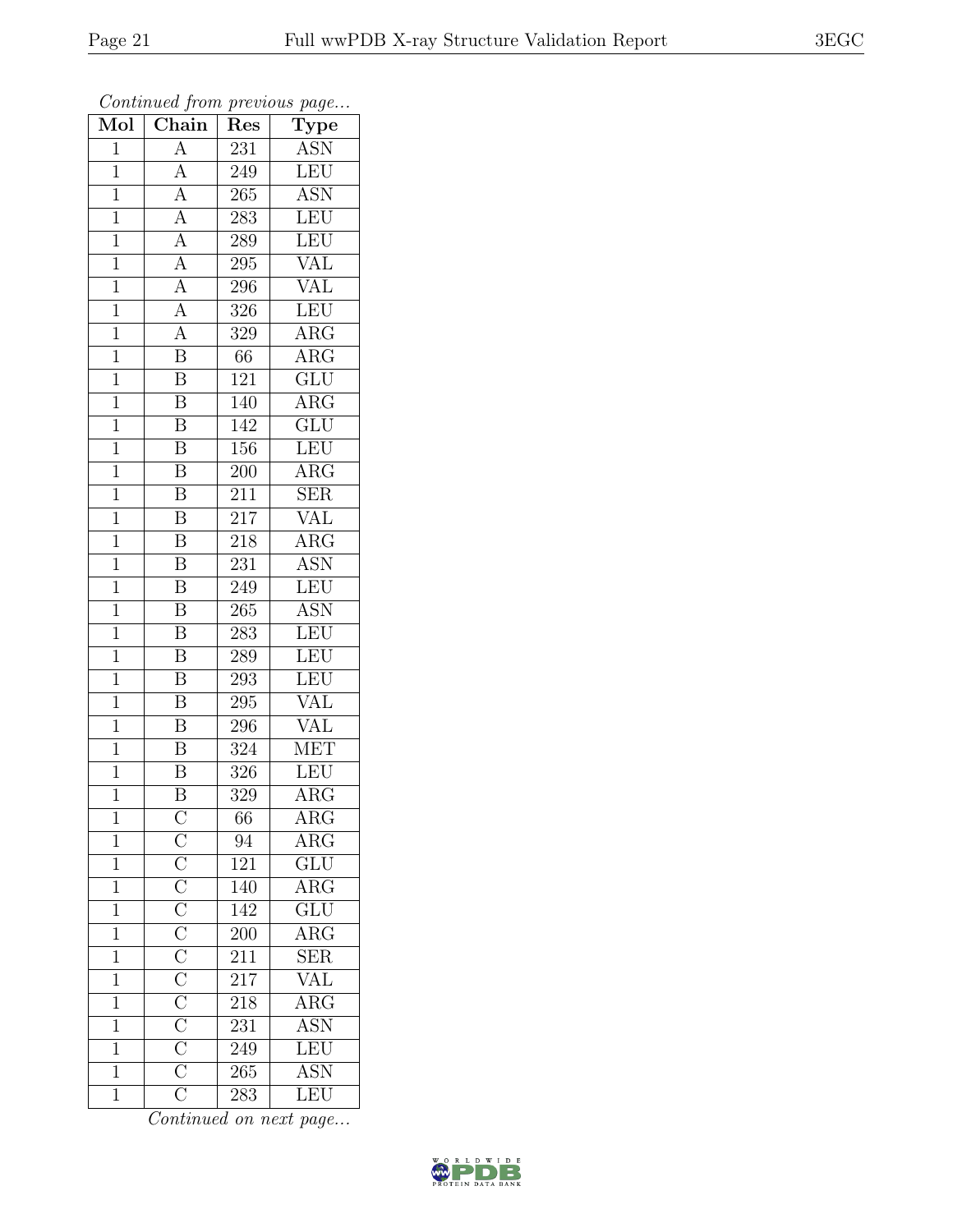| Mol            | $\mathbf{v}$<br>Chain                                                                                                                        | Res              | ÷,<br>$\cdot$<br>$\overline{\text{Type}}$ |
|----------------|----------------------------------------------------------------------------------------------------------------------------------------------|------------------|-------------------------------------------|
| $\mathbf{1}$   |                                                                                                                                              | 289              | LEU                                       |
| $\overline{1}$ |                                                                                                                                              | 293              | LEU                                       |
| $\overline{1}$ |                                                                                                                                              | 295              | VAL                                       |
| $\mathbf{1}$   |                                                                                                                                              | 296              | <b>VAL</b>                                |
| $\mathbf{1}$   |                                                                                                                                              | 322              | <b>THR</b>                                |
| $\mathbf 1$    |                                                                                                                                              | 324              | <b>MET</b>                                |
| $\mathbf{1}$   |                                                                                                                                              | 329              | $\rm{ARG}$                                |
| $\mathbf{1}$   |                                                                                                                                              | 66               | $\overline{\rm{ARG}}$                     |
| $\mathbf{1}$   | $\overline{C}\ \overline{C}\ \overline{C}\ \overline{C}\ \overline{C}\ \overline{C}\ \overline{D}\ \overline{D}\ \overline{D}\ \overline{D}$ | 80               | <b>VAL</b>                                |
| $\mathbf{1}$   |                                                                                                                                              | $\overline{113}$ | $\overline{\text{ARG}}$                   |
| $\mathbf{1}$   | $\overline{D}$                                                                                                                               | 121              | GLU                                       |
| $\overline{1}$ | $\overline{D}$                                                                                                                               | 140              | $\overline{\text{ARG}}$                   |
| $\overline{1}$ | $\frac{\overline{D}}{D}$                                                                                                                     | 142              | GLU                                       |
| $\mathbf{1}$   |                                                                                                                                              | 156              | LEU                                       |
| $\mathbf{1}$   | $\overline{\rm D}$                                                                                                                           | 200              | $\overline{\rm{ARG}}$                     |
| $\mathbf{1}$   | $\overline{\rm D}$                                                                                                                           | 211              | <b>SER</b>                                |
| $\overline{1}$ | $\frac{\overline{D}}{\overline{D}}$                                                                                                          | $\overline{217}$ | VAL                                       |
| $\mathbf{1}$   |                                                                                                                                              | 218              | $\rm{ARG}$                                |
| $\mathbf{1}$   | $\overline{\rm D}$                                                                                                                           | 231              | $\overline{\text{ASN}}$                   |
| $\mathbf{1}$   | $\overline{\rm D}$                                                                                                                           | 246              | $\overline{\text{PRO}}$                   |
| $\mathbf{1}$   | $\overline{\rm D}$                                                                                                                           | 249              | LEU                                       |
| $\overline{1}$ | $\overline{D}$                                                                                                                               | 265              | <b>ASN</b>                                |
| $\mathbf 1$    | $\overline{\rm D}$                                                                                                                           | 283              | LEU                                       |
| $\mathbf{1}$   | $\overline{D}$                                                                                                                               | 289              | <b>LEU</b>                                |
| $\mathbf{1}$   | $\overline{D}$                                                                                                                               | 295              | VAL                                       |
| $\mathbf{1}$   | $\overline{D}$                                                                                                                               | 296              | <b>VAL</b>                                |
| $\mathbf{1}$   | $\overline{\rm D}$                                                                                                                           | 329              | $\rm{ARG}$                                |
| $\mathbf{1}$   | $\overline{\mathrm{E}}$                                                                                                                      | 66               | $\rm{ARG}$                                |
| $\mathbf 1$    | $\overline{\mathrm{E}}$                                                                                                                      | 80               | $\overline{\text{VAL}}$                   |
| 1              | Ε                                                                                                                                            | 113              | $\rm{ARG}$                                |
| $\mathbf 1$    | E                                                                                                                                            | 121              | $\overline{\text{GLU}}$                   |
| $\mathbf 1$    | $\overline{E}$                                                                                                                               | 140              | $\overline{\rm{ARG}}$                     |
| 1              | E                                                                                                                                            | 142              | GLU                                       |
| $\mathbf 1$    | $\overline{\mathrm{E}}$                                                                                                                      | 156              | LEU                                       |
| $\mathbf 1$    | E                                                                                                                                            | 200              | $AR\overline{G}$                          |
| $\overline{1}$ | $\overline{\mathrm{E}}$                                                                                                                      | 211              | $\overline{\text{SER}}$                   |
| $\mathbf 1$    | $\overline{E}$                                                                                                                               | 217              | $\rm \overline{VAL}$                      |
| $\overline{1}$ | $\overline{\mathrm{E}}$                                                                                                                      | 218              | $\overline{\text{ARG}}$                   |
| 1              | $\overline{\mathrm{E}}$                                                                                                                      | 231              | <b>ASN</b>                                |
| 1              | $\overline{\mathrm{E}}$                                                                                                                      | 249              | <b>LEU</b>                                |
| $\overline{1}$ | $\overline{\mathrm{E}}$                                                                                                                      | 265              | $\overline{\text{ASN}}$                   |
| $\overline{1}$ | E                                                                                                                                            | 283              | LEU                                       |

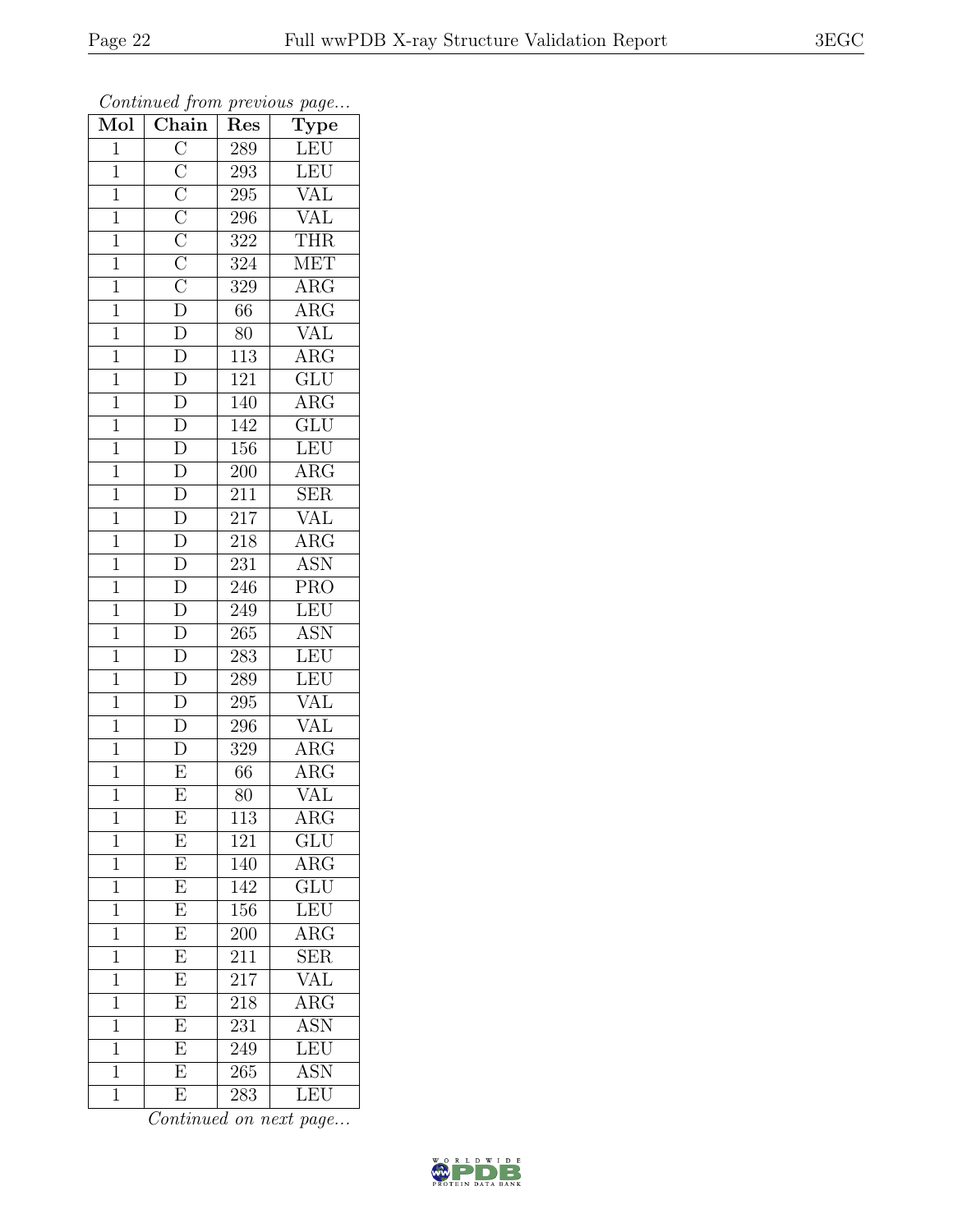| $\overline{\text{Mol}}$ | $\overline{v}$<br>Chain | x.<br>Res | $\mathbf{r}$<br>$\overline{v}$<br>Type |
|-------------------------|-------------------------|-----------|----------------------------------------|
| $\mathbf 1$             | $\overline{\mathrm{E}}$ | 289       | LEU                                    |
| $\overline{1}$          | $\overline{\mathrm{E}}$ | 293       | LEU                                    |
| $\mathbf{1}$            | $\overline{\mathrm{E}}$ | 295       | <b>VAL</b>                             |
| $\mathbf{1}$            | $\overline{\mathrm{E}}$ | 296       | <b>VAL</b>                             |
| $\overline{1}$          | $\overline{\mathrm{E}}$ | 324       | $ME\overline{T}$                       |
| $\mathbf{1}$            | $\overline{\mathrm{E}}$ | 326       | LEU                                    |
| $\mathbf{1}$            | $\overline{\mathrm{E}}$ | 329       | $\rm{ARG}$                             |
| $\overline{1}$          | $\overline{F}$          | 66        | $\rm{ARG}$                             |
| $\mathbf{1}$            | $\overline{F}$          | 121       | $\overline{\text{GLU}}$                |
| $\overline{1}$          | $\overline{F}$          | 127       | <b>LEU</b>                             |
| $\mathbf{1}$            | $\overline{\mathrm{F}}$ | 140       | $\rm{ARG}$                             |
| $\mathbf{1}$            | $\overline{\mathrm{F}}$ | 142       | $\overline{\text{GLU}}$                |
| $\mathbf{1}$            | $\overline{F}$          | 150       | VAL                                    |
| $\mathbf{1}$            | $\overline{F}$          | 156       | LEU                                    |
| $\mathbf{1}$            | $\overline{\mathrm{F}}$ | 200       | $\overline{\rm{ARG}}$                  |
| $\mathbf{1}$            | $\overline{\mathrm{F}}$ | 211       | $\overline{\text{SER}}$                |
| $\mathbf{1}$            | $\overline{F}$          | 217       | VAL                                    |
| $\mathbf{1}$            | $\overline{\mathrm{F}}$ | 218       | $\rm{ARG}$                             |
| $\mathbf{1}$            | $\overline{\mathrm{F}}$ | 231       | <b>ASN</b>                             |
| $\mathbf{1}$            | $\overline{F}$          | 249       | LEU                                    |
| $\mathbf{1}$            | $\overline{\mathrm{F}}$ | 265       | <b>ASN</b>                             |
| $\mathbf{1}$            | $\overline{F}$          | 283       | LEU                                    |
| $\mathbf{1}$            | $\overline{F}$          | 289       | LEU                                    |
| $\overline{1}$          | $\overline{\mathrm{F}}$ | 295       | $\overline{\text{VAL}}$                |
| $\mathbf{1}$            | $\overline{F}$          | 296       | VAL                                    |
| $\mathbf{1}$            | $\overline{\mathrm{F}}$ | 326       | LEU                                    |
| $\overline{1}$          | $\overline{\mathrm{F}}$ | 329       | $\overline{\rm{ARG}}$                  |

Sometimes sidechains can be flipped to improve hydrogen bonding and reduce clashes. All (27) such sidechains are listed below:

| Mol            | Chain          | Res | <b>Type</b> |
|----------------|----------------|-----|-------------|
| 1              | А              | 231 | <b>ASN</b>  |
| 1              | A              | 262 | <b>GLN</b>  |
| 1              | А              | 265 | <b>ASN</b>  |
| 1              | А              | 333 | <b>HIS</b>  |
| 1              | B              | 136 | <b>HIS</b>  |
| 1              | B              | 231 | <b>ASN</b>  |
| 1              | B              | 262 | <b>GLN</b>  |
| 1              | В              | 265 | <b>ASN</b>  |
| 1              | B              | 333 | <b>HIS</b>  |
| $\overline{1}$ | $\overline{C}$ | 68  | ASN         |
| 1              | $\cap$         | 136 | <b>HIS</b>  |

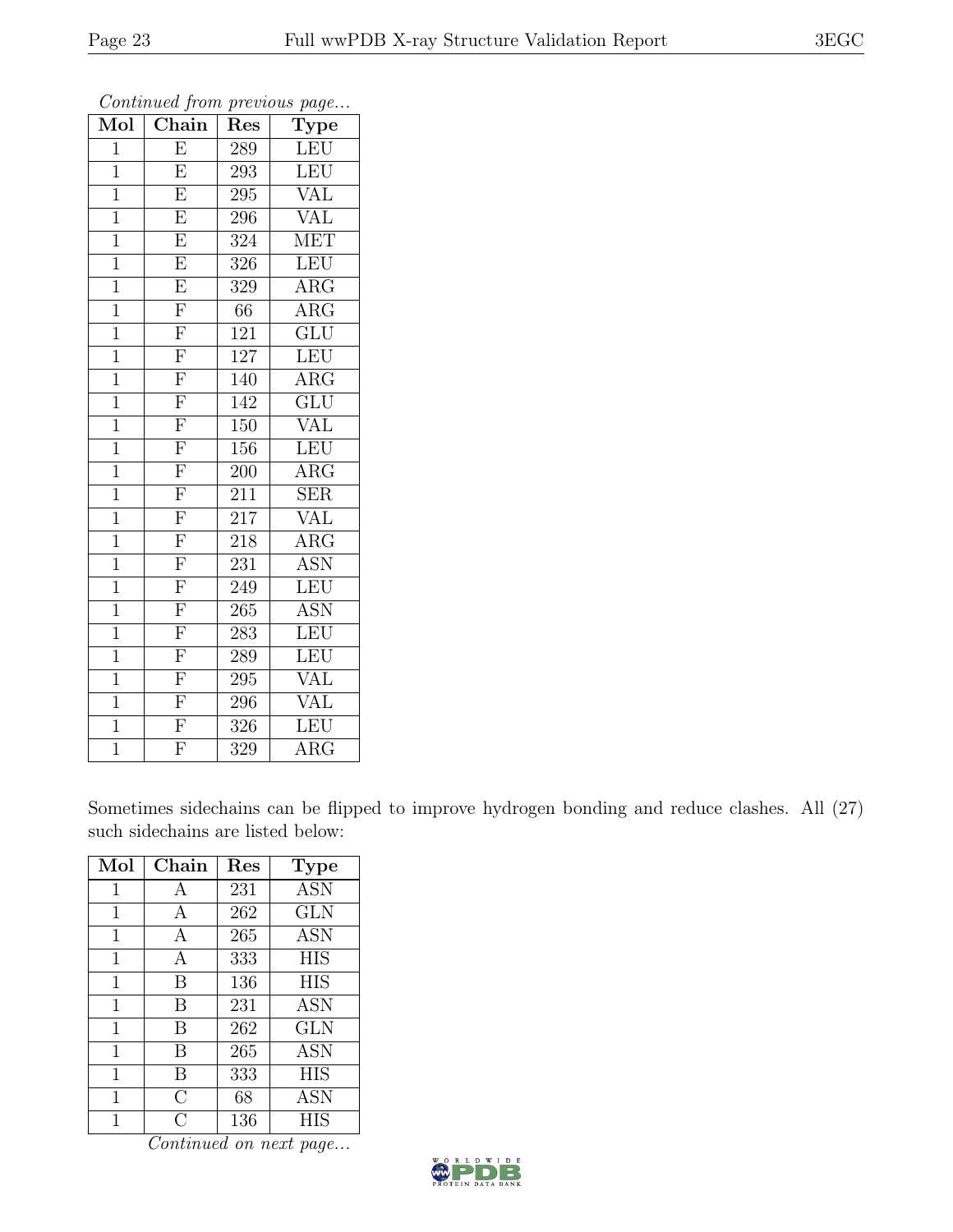| Mol            | Chain                   | Res | Type       |
|----------------|-------------------------|-----|------------|
| $\mathbf{1}$   | $\overline{C}$          | 231 | <b>ASN</b> |
| $\mathbf{1}$   | $\overline{C}$          | 262 | <b>GLN</b> |
| $\mathbf{1}$   | $\overline{C}$          | 265 | <b>ASN</b> |
| $\mathbf{1}$   | $\overline{C}$          | 333 | <b>HIS</b> |
| $\mathbf{1}$   | $\overline{D}$          | 231 | <b>ASN</b> |
| $\mathbf{1}$   | $\overline{\rm D}$      | 262 | <b>GLN</b> |
| $\mathbf{1}$   | $\overline{\rm D}$      | 265 | <b>ASN</b> |
| $\mathbf{1}$   | $\overline{\mathrm{E}}$ | 153 | <b>ASN</b> |
| $\mathbf{1}$   | $\overline{E}$          | 231 | <b>ASN</b> |
| $\mathbf{1}$   | E                       | 262 | <b>GLN</b> |
| $\mathbf{1}$   | $\overline{E}$          | 265 | <b>ASN</b> |
| $\overline{1}$ | $\overline{\mathrm{F}}$ | 136 | <b>HIS</b> |
| $\mathbf{1}$   | $\mathbf F$             | 231 | <b>ASN</b> |
| $\mathbf{1}$   | $\overline{F}$          | 262 | <b>GLN</b> |
| $\mathbf{1}$   | $\overline{F}$          | 265 | <b>ASN</b> |
| 1              | $\mathbf{F}$            | 305 | <b>GLN</b> |

#### 5.3.3 RNA  $(i)$

There are no RNA molecules in this entry.

#### 5.4 Non-standard residues in protein, DNA, RNA chains (i)

There are no non-standard protein/DNA/RNA residues in this entry.

#### 5.5 Carbohydrates  $(i)$

There are no monosaccharides in this entry.

## 5.6 Ligand geometry  $(i)$

There are no ligands in this entry.

### 5.7 Other polymers  $(i)$

There are no such residues in this entry.

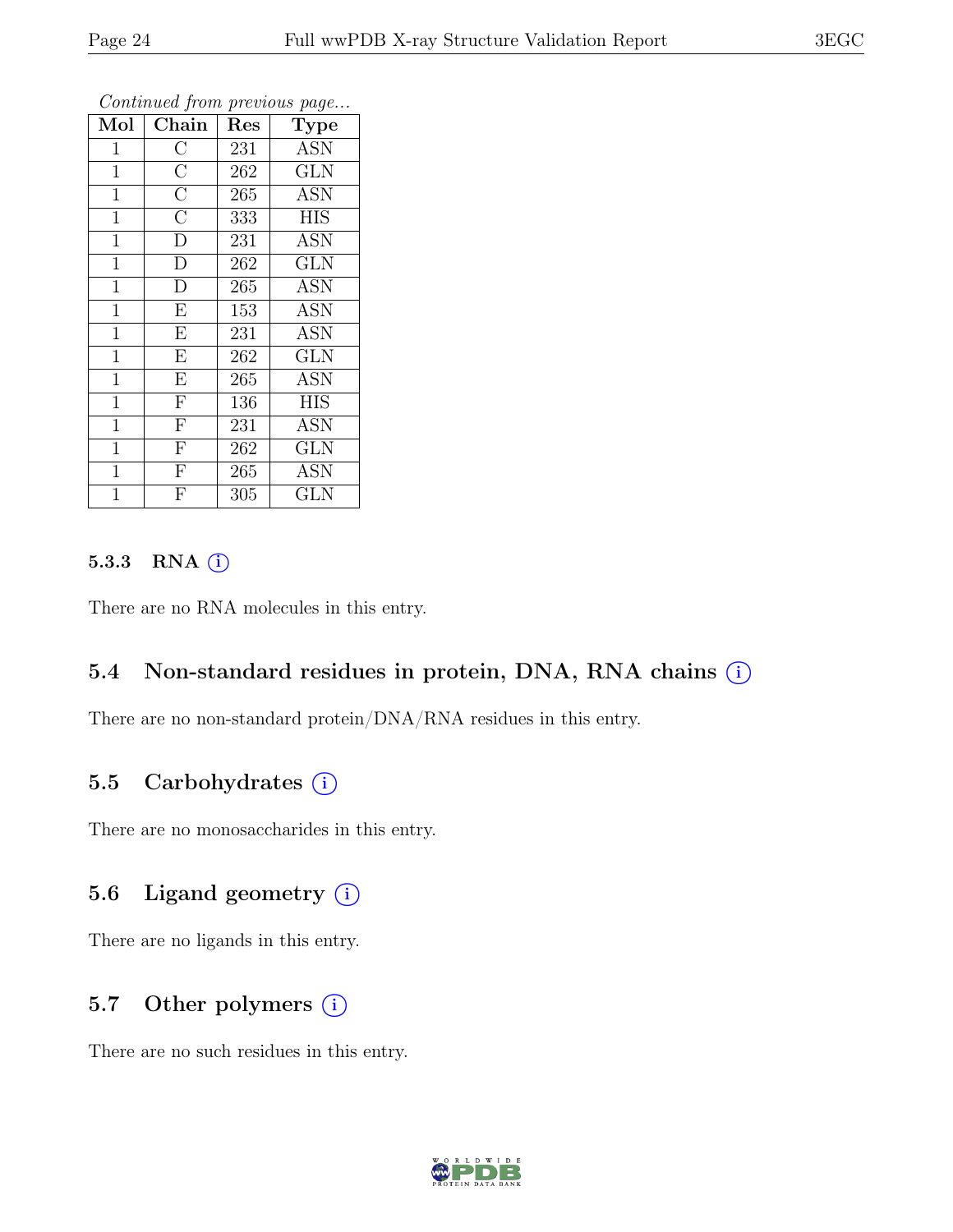# 5.8 Polymer linkage issues (i)

There are no chain breaks in this entry.